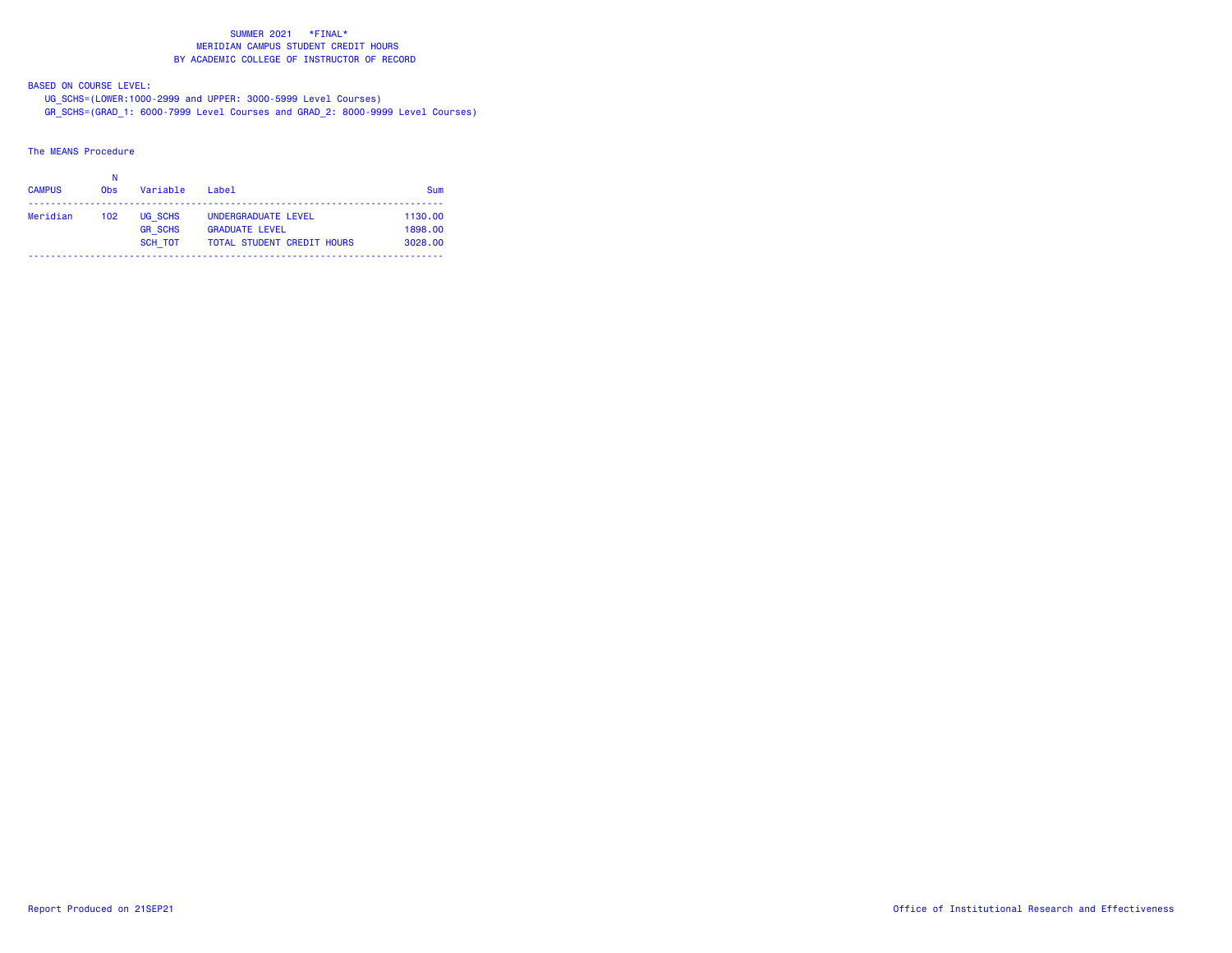BASED ON COURSE LEVEL:

UG\_SCHS=(LOWER:1000-2999 and UPPER: 3000-5999 Level Courses)

GR\_SCHS=(GRAD\_1: 6000-7999 Level Courses and GRAD\_2: 8000-9999 Level Courses)

### The MEANS Procedure

| <b>ACADEMIC COLLEGE</b> | N<br><b>Obs</b> | Variable       | Label                             | <b>Sum</b> |
|-------------------------|-----------------|----------------|-----------------------------------|------------|
| Arts & Sciences         | 31              | UG SCHS        | UNDERGRADUATE LEVEL               | 500.00     |
|                         |                 | <b>GR SCHS</b> | <b>GRADUATE LEVEL</b>             | 42.00      |
|                         |                 | SCH TOT        | <b>TOTAL STUDENT CREDIT HOURS</b> | 542.00     |
| <b>Business</b>         | 15              | UG SCHS        | UNDERGRADUATE LEVEL               | 333,00     |
|                         |                 | <b>GR SCHS</b> | <b>GRADUATE LEVEL</b>             | 138,00     |
|                         |                 | SCH TOT        | <b>TOTAL STUDENT CREDIT HOURS</b> | 471.00     |
| Education               | 48              | UG SCHS        | UNDERGRADUATE LEVEL               | 297.00     |
|                         |                 | <b>GR SCHS</b> | <b>GRADUATE LEVEL</b>             | 1338,00    |
|                         |                 | SCH TOT        | <b>TOTAL STUDENT CREDIT HOURS</b> | 1635,00    |
| Academic Affairs        | 8               | UG SCHS        | UNDERGRADUATE LEVEL               | 0.00       |
|                         |                 | <b>GR SCHS</b> | <b>GRADUATE LEVEL</b>             | 380,00     |
|                         |                 | SCH_TOT        | TOTAL STUDENT CREDIT HOURS        | 380,00     |
|                         |                 |                |                                   |            |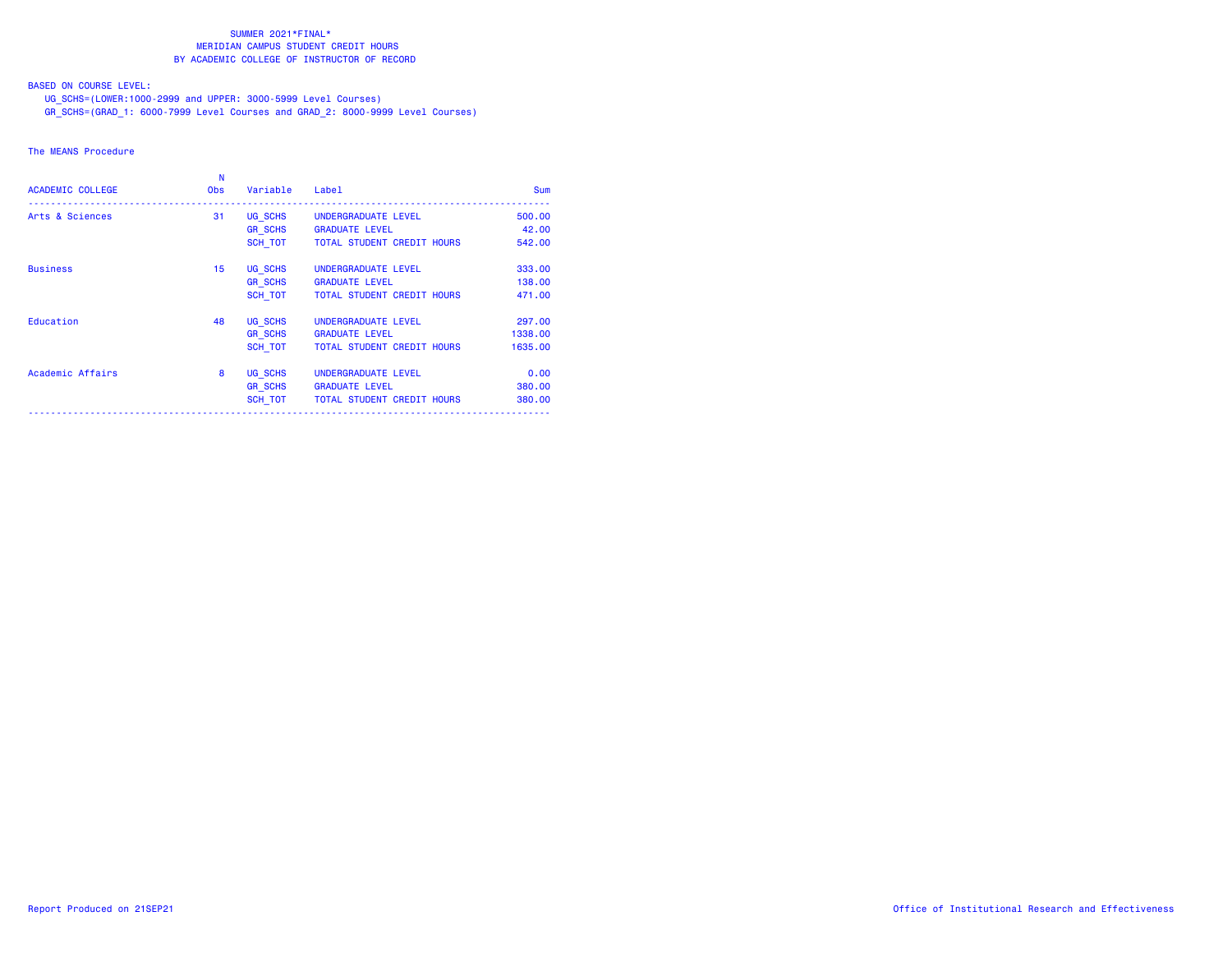BASED ON COURSE LEVEL:

 UG\_SCHS=(LOWER:1000-2999 and UPPER: 3000-5999 Level Courses \*\*Excludes CVM 5000-5999 Level Courses\*\*) GR\_SCHS=(GRAD\_1: 6000-7999 Level Courses and GRAD\_2: 8000-9999 Level Courses)

| ACADEMIC DEPARTMENT                    | <b>UNDERGRADUATE</b><br><b>LEVEL</b> | <b>GRADUATE</b><br><b>LEVEL</b> | <b>TOTAL</b> |
|----------------------------------------|--------------------------------------|---------------------------------|--------------|
|                                        |                                      |                                 |              |
| Anthropology & Middle Eastern Cultures | 9.00                                 | 0.00                            | 9.00         |
| <b>Biological Sciences</b>             | 18.00                                | 0.00                            | 18.00        |
| Communication                          | 60.00                                | 0.00                            | 60.00        |
| English                                | 72.00                                | 0.00                            | 72.00        |
| Geosciences                            | 107.00                               | 0.00                            | 107.00       |
| History                                | 45.00                                | 18.00                           | 63.00        |
| Mathematics & Statistics               | 30.00                                | 0.00                            | 30.00        |
| Psychology                             | 99.00                                | 15.00                           | 114.00       |
| Sociology                              | 60.00                                | 9.00                            | 69.00        |
|                                        | --------------                       |                                 |              |
|                                        | 500.00                               | 42.00                           | 542.00       |
|                                        | ==============                       | ==============                  | ==========   |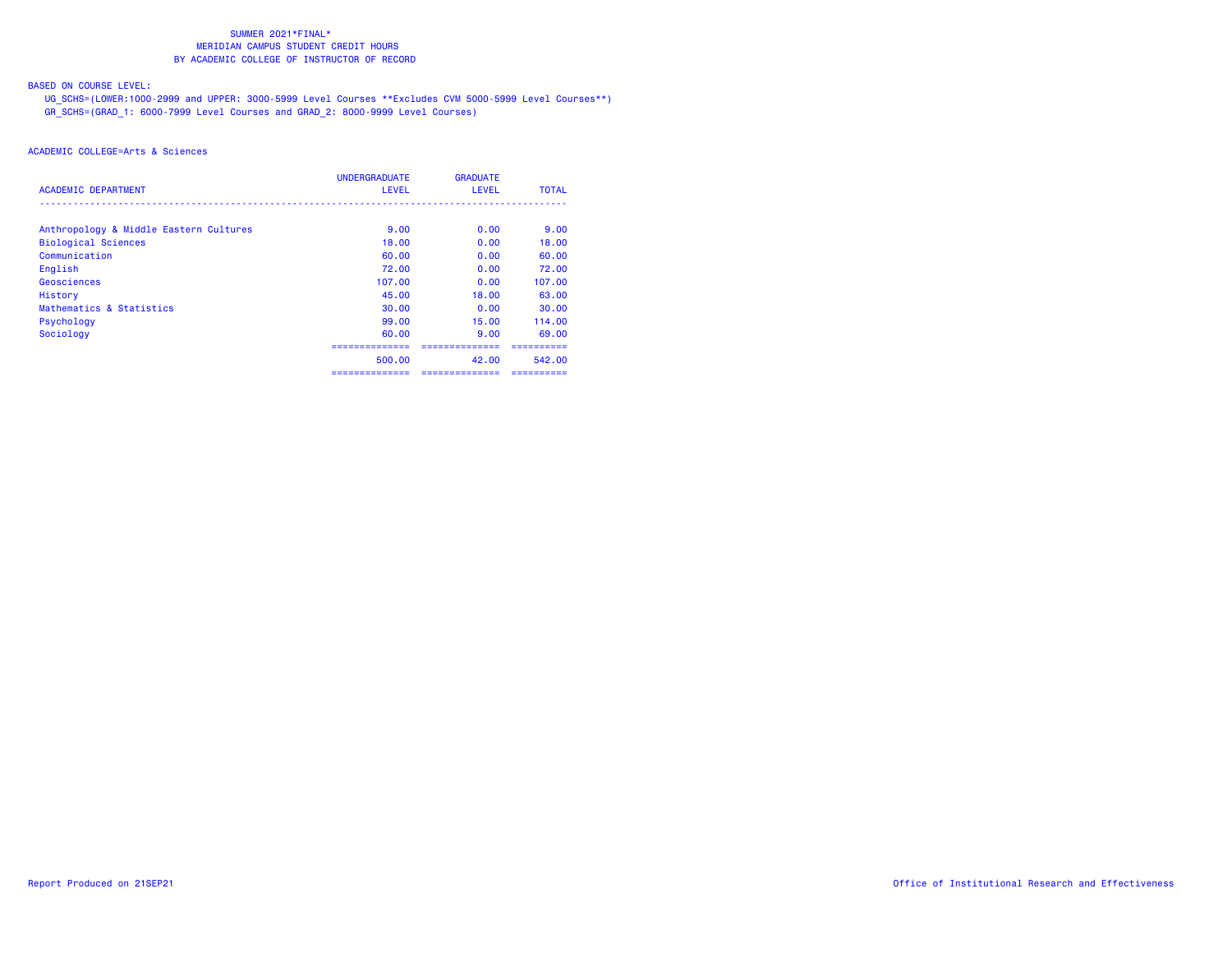BASED ON COURSE LEVEL:

 UG\_SCHS=(LOWER:1000-2999 and UPPER: 3000-5999 Level Courses \*\*Excludes CVM 5000-5999 Level Courses\*\*) GR\_SCHS=(GRAD\_1: 6000-7999 Level Courses and GRAD\_2: 8000-9999 Level Courses)

| <b>ACADEMIC DEPARTMENT</b>                      | <b>UNDERGRADUATE</b><br>LEVEL | <b>GRADUATE</b><br>LEVEL | <b>TOTAL</b> |
|-------------------------------------------------|-------------------------------|--------------------------|--------------|
| Accountancy, School of                          | 90.00                         | 48.00                    | 138.00       |
| Management & Information Systems                | 186.00                        | 0.00                     | 186.00       |
| Marketing, Quantitative Analysis & Business Law | 57.00                         | 90.00                    | 147.00       |
|                                                 | 333.00                        | 138.00                   | 471.00       |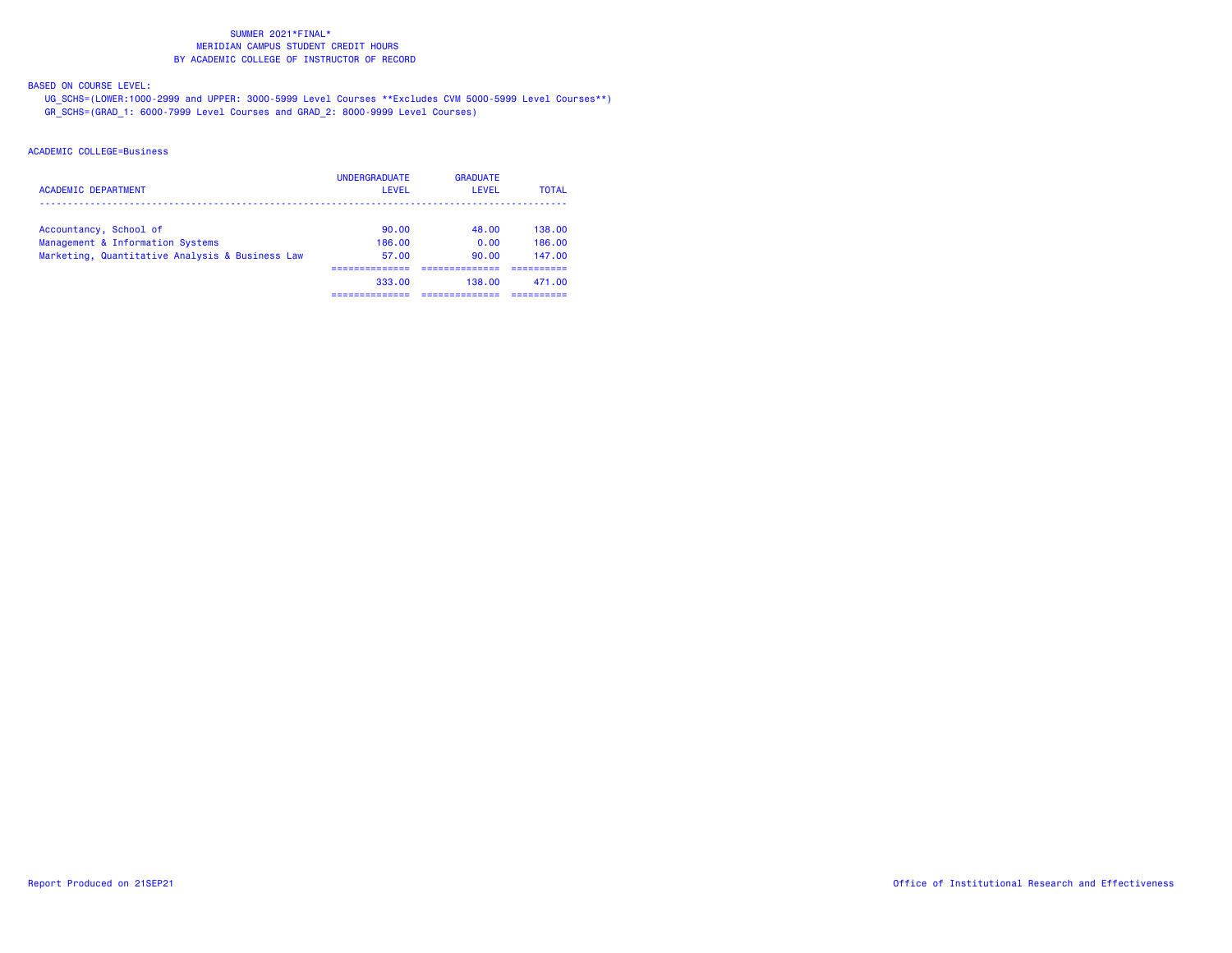BASED ON COURSE LEVEL:

 UG\_SCHS=(LOWER:1000-2999 and UPPER: 3000-5999 Level Courses \*\*Excludes CVM 5000-5999 Level Courses\*\*) GR\_SCHS=(GRAD\_1: 6000-7999 Level Courses and GRAD\_2: 8000-9999 Level Courses)

| <b>ACADEMIC DEPARTMENT</b>                         | <b>UNDERGRADUATE</b><br>LEVEL | <b>GRADUATE</b><br>I EVEL | <b>TOTAL</b> |
|----------------------------------------------------|-------------------------------|---------------------------|--------------|
| Counseling, Educational Psychology, and Foundation | 57.00                         | 516.00                    | 573.00       |
| Curriculum, Instruction & Special Education        | 228.00                        | 429.00                    | 657.00       |
| Educational Leadership                             | 12.00                         | 393.00                    | 405.00       |
|                                                    |                               |                           |              |
|                                                    | 297.00                        | 1338.00                   | 1635.00      |
|                                                    |                               |                           |              |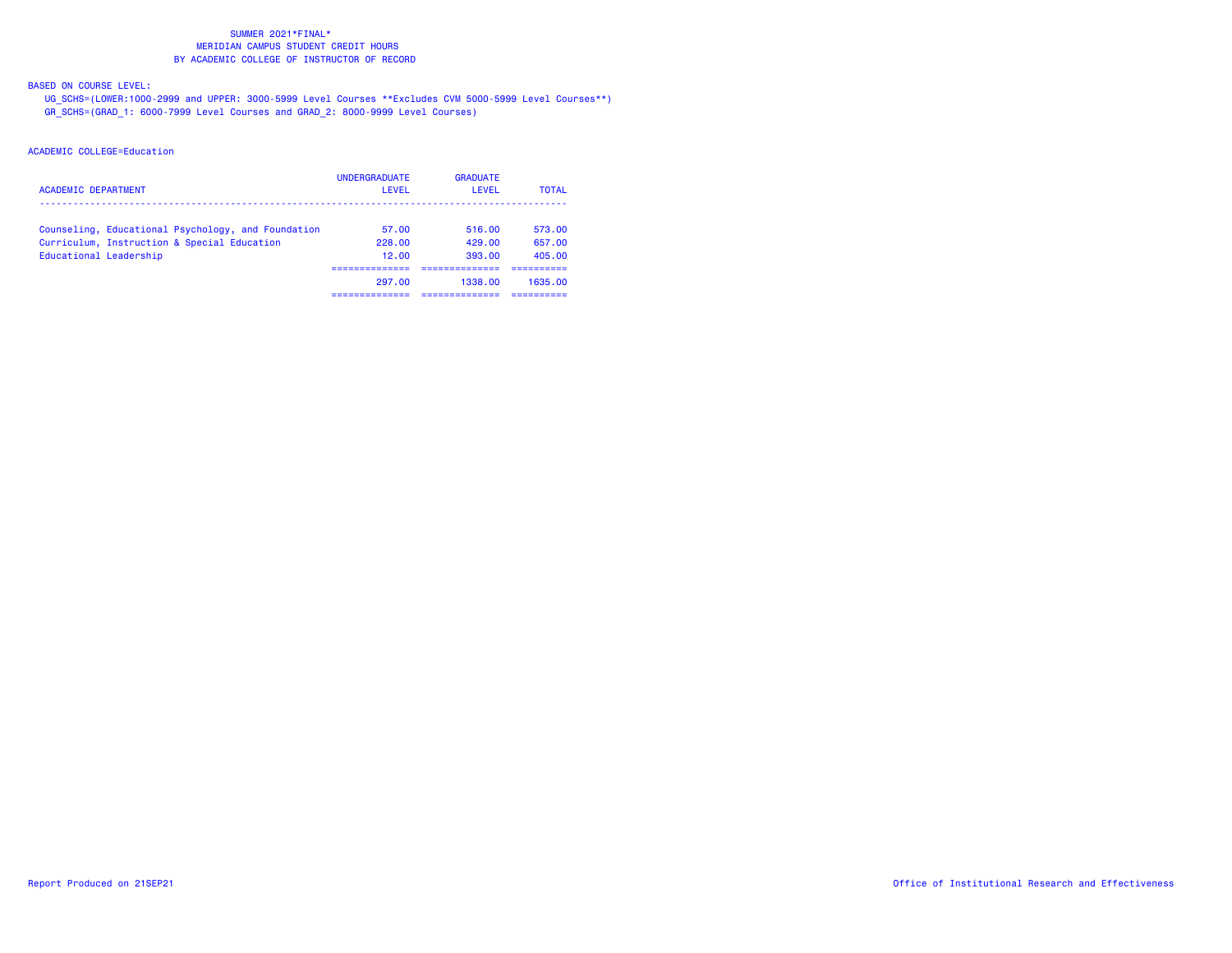BASED ON COURSE LEVEL:

 UG\_SCHS=(LOWER:1000-2999 and UPPER: 3000-5999 Level Courses \*\*Excludes CVM 5000-5999 Level Courses\*\*) GR\_SCHS=(GRAD\_1: 6000-7999 Level Courses and GRAD\_2: 8000-9999 Level Courses)

### ACADEMIC COLLEGE=Academic Affairs

| <b>ACADEMIC DEPARTMENT</b>  | <b>UNDERGRADUATE</b><br>LEVEL | <b>GRADUATE</b><br>LEVEL | <b>TOTAL</b> |
|-----------------------------|-------------------------------|--------------------------|--------------|
| Physician Assistant Program | 0.00                          | 380.00                   | 380.00       |
|                             | 0.00                          | 380.00                   | 380.00       |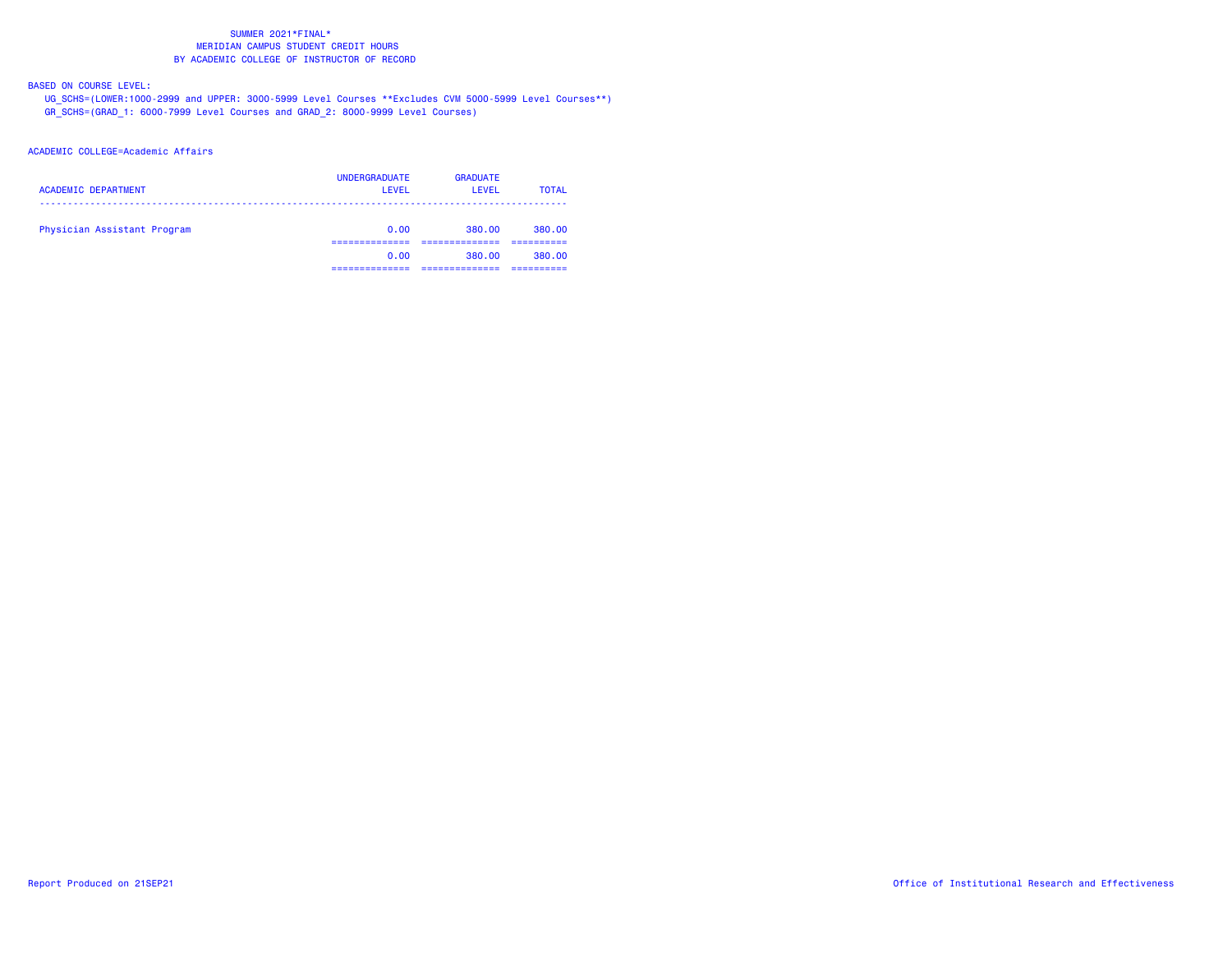| <b>ACADEMIC DEPARTMENT</b>             | <b>Instructor Name</b> | Rank     | <b>Tenure</b><br><b>Status</b> | Course<br>$Cip$ # | <b>CRN</b> | Course # Sec Type Title |       | Crs |                    | Inst<br>Per | UG<br><b>SCHS</b>           | GR<br><b>SCHS</b>            | Total<br><b>SCHS</b>             |
|----------------------------------------|------------------------|----------|--------------------------------|-------------------|------------|-------------------------|-------|-----|--------------------|-------------|-----------------------------|------------------------------|----------------------------------|
| Anthropology & Middle Eastern Cultures | Turner, James          | Lecturer | Non-Ten Track                  | 450201            |            | 22224 AN 3113           | 201 C |     | Societies Of World | 1.00        | 9.00<br>9.00                | 0.00<br>0.00                 | 9.00<br><br>9.00                 |
| Anthropology & Middle Eastern Cultures |                        |          |                                |                   |            |                         |       |     |                    |             | ========<br>9.00<br>------- | ========<br>0.00<br>======== | ==========<br>9.00<br>========== |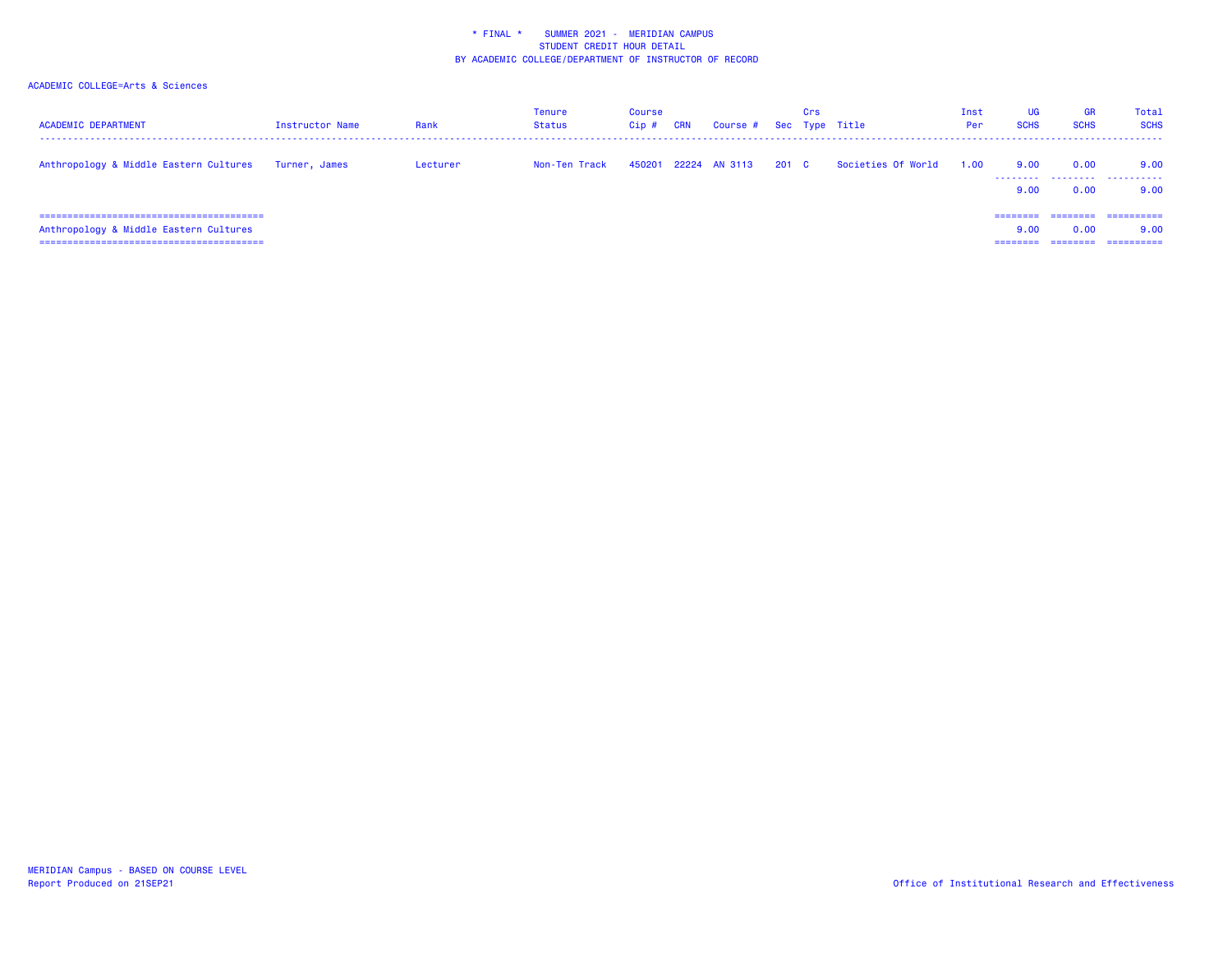| <b>ACADEMIC DEPARTMENT</b>       | <b>Instructor Name</b> | Rank       | <b>Tenure</b><br>Status | Course<br>$Cip$ # | <b>CRN</b> | Course #                       |                           | Crs | Sec Type Title                   | Inst<br>Per  | <b>UG</b><br><b>SCHS</b> | <b>GR</b><br><b>SCHS</b> | Total<br><b>SCHS</b>       |
|----------------------------------|------------------------|------------|-------------------------|-------------------|------------|--------------------------------|---------------------------|-----|----------------------------------|--------------|--------------------------|--------------------------|----------------------------|
| <b>Biological Sciences</b>       | Fogarty, Jarrod        | Instructor | Non-Ten Track           | 270501            |            | 21213 MA 2113<br>21234 ST 2113 | 201 <sub>c</sub><br>201 C |     | Intro to Stats<br>Intro to Stats | 1.00<br>1.00 | 15.00<br>3.00<br>18.00   | 0.00<br>0.00<br>0.00     | 15.00<br>3.00<br><br>18.00 |
| .=============================== |                        |            |                         |                   |            |                                |                           |     |                                  |              | ---------                | ========                 | ==========                 |
| <b>Biological Sciences</b>       |                        |            |                         |                   |            |                                |                           |     |                                  |              | 18.00                    | 0.00                     | 18.00                      |
|                                  |                        |            |                         |                   |            |                                |                           |     |                                  |              | ========                 | ---------                | =========                  |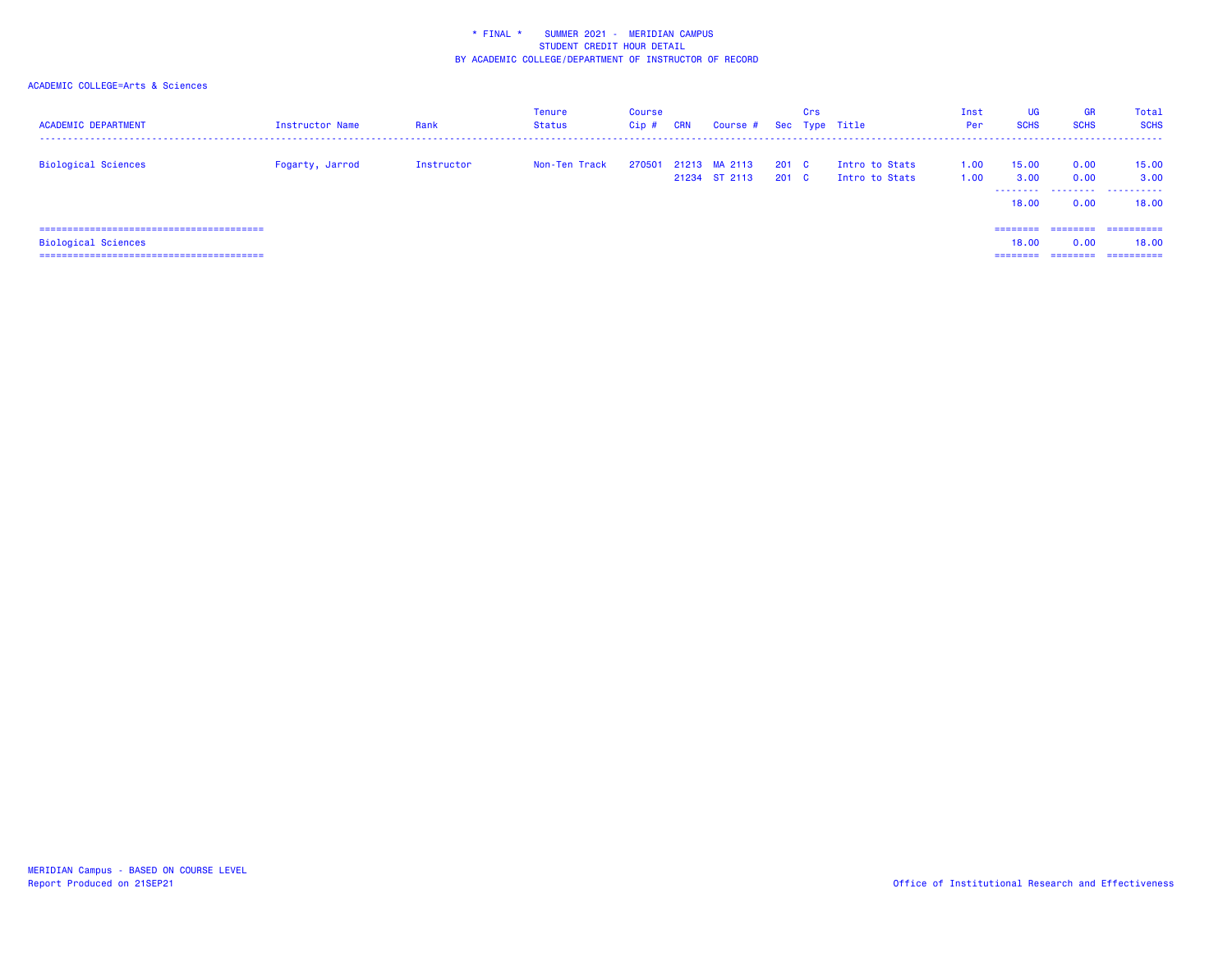| <b>ACADEMIC DEPARTMENT</b> | Instructor Name  | Rank                        | Tenure<br>Status | Course<br>$Cip$ # | <b>CRN</b> | Course # Sec Type Title |       | Crs |                  | Inst<br>Per | <b>UG</b><br><b>SCHS</b> | <b>GR</b><br><b>SCHS</b> | Total<br><b>SCHS</b>               |
|----------------------------|------------------|-----------------------------|------------------|-------------------|------------|-------------------------|-------|-----|------------------|-------------|--------------------------|--------------------------|------------------------------------|
| Communication              | Strout, Lawrence | Associate Professor Tenured |                  |                   |            | 090102 21157 CO 4313    | 201 C |     | Mass Media Law   | 1.00        | 27.00<br>.               | 0.00                     | 27.00<br>_________________________ |
|                            |                  |                             |                  |                   |            |                         |       |     |                  |             | 27.00                    | 0.00                     | 27.00                              |
|                            | Taylor, Joshua   | Lecturer                    | Non-Ten Track    | 090401            |            | 22225 CO 1403           | 201 C |     | Intro Mass Media | 1.00        | 33.00<br>.               | 0.00                     | 33.00                              |
|                            |                  |                             |                  |                   |            |                         |       |     |                  |             | 33.00                    | 0.00                     | 33.00                              |
|                            |                  |                             |                  |                   |            |                         |       |     |                  |             | ========                 |                          | ==========                         |
| Communication              |                  |                             |                  |                   |            |                         |       |     |                  |             | 60.00                    | 0.00                     | 60.00                              |
|                            |                  |                             |                  |                   |            |                         |       |     |                  |             | $=$ = = = = = = =        |                          | ==========                         |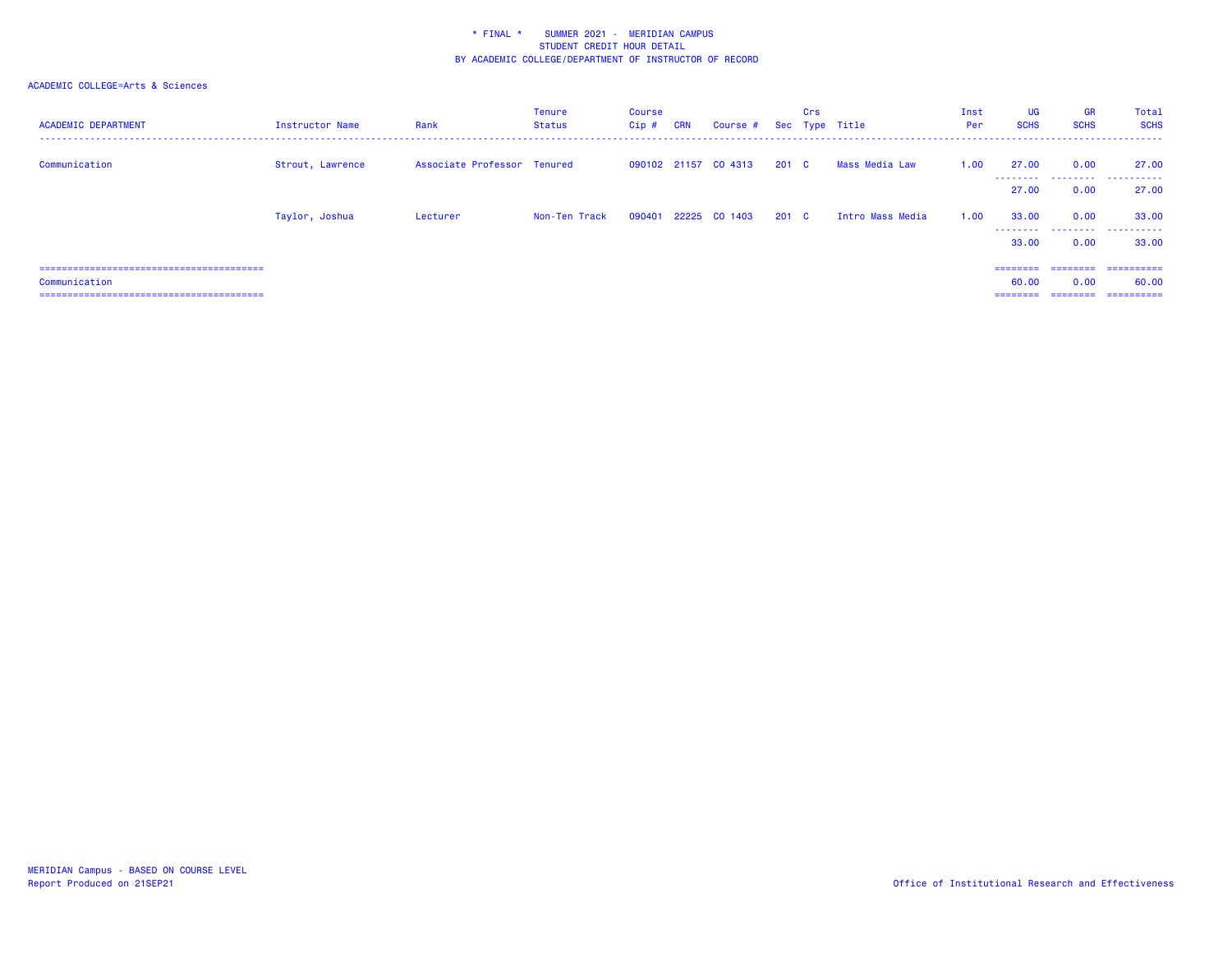| <b>ACADEMIC DEPARTMENT</b> | Instructor Name | Rank         | <b>Tenure</b><br>Status | Course<br>Cip# | <b>CRN</b> | Course # Sec Type Title               |                | Crs |                                                        | Inst<br>Per | <b>UG</b><br><b>SCHS</b> | <b>GR</b><br><b>SCHS</b> | Total<br><b>SCHS</b>        |
|----------------------------|-----------------|--------------|-------------------------|----------------|------------|---------------------------------------|----------------|-----|--------------------------------------------------------|-------------|--------------------------|--------------------------|-----------------------------|
| English                    | Payne, Leslie   | Non-Employee | Not Applicable          |                |            | 231303 21193 EN 3313<br>23557 EN 3313 | 201 C<br>202 C |     | Writing for the Work 1.00<br>Writing for the Work 1.00 |             | 33.00<br>39.00<br>72.00  | 0.00<br>0.00<br>0.00     | 33.00<br>39.00<br><br>72.00 |
|                            |                 |              |                         |                |            |                                       |                |     |                                                        |             | ========                 |                          | ==========                  |
| English                    |                 |              |                         |                |            |                                       |                |     |                                                        |             | 72.00                    | 0.00                     | 72.00                       |
|                            |                 |              |                         |                |            |                                       |                |     |                                                        |             | ---------                | ---------                | =========                   |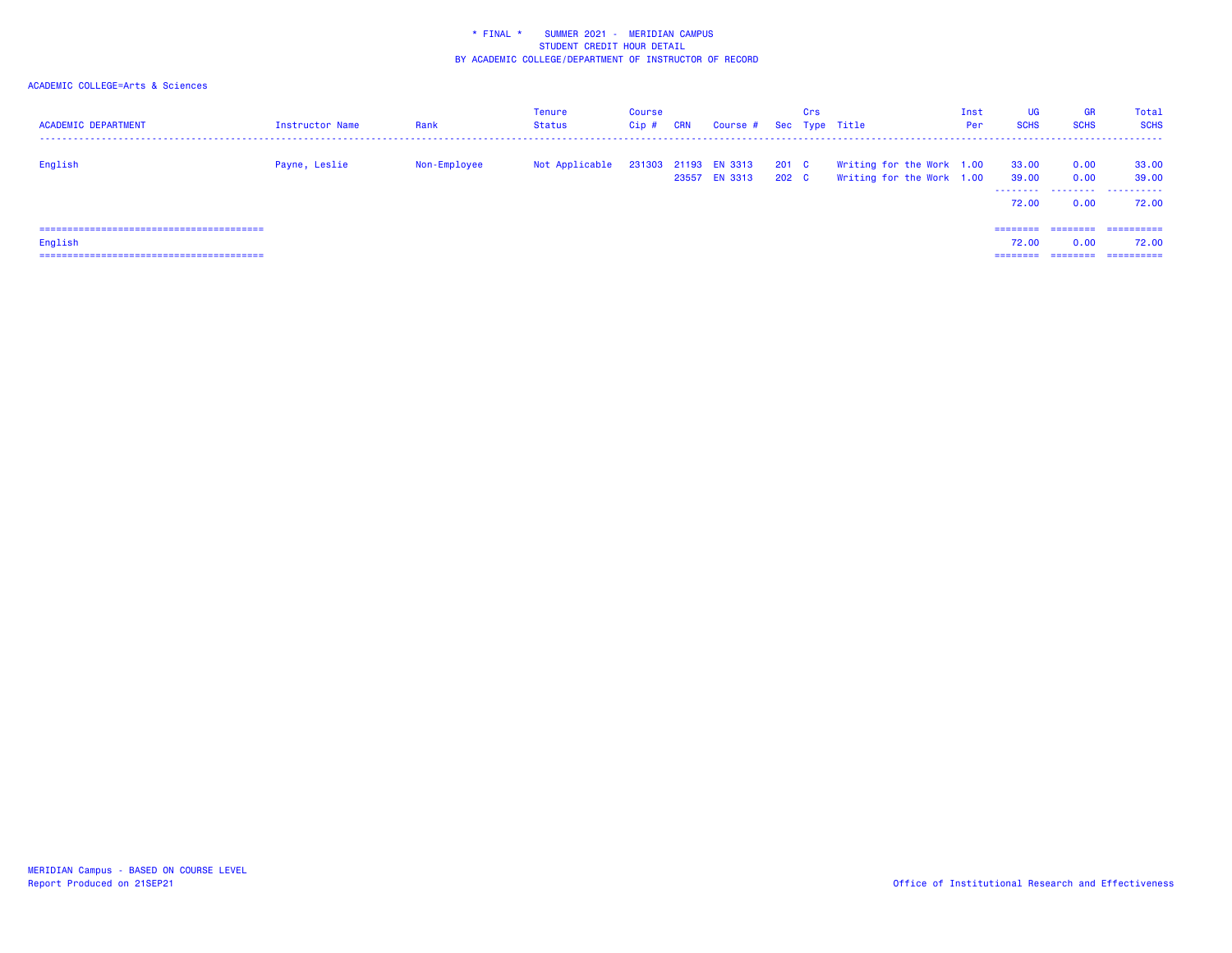| <b>ACADEMIC DEPARTMENT</b> | <b>Instructor Name</b> | Rank     | <b>Tenure</b><br><b>Status</b> | Course<br>$Cip$ # | <b>CRN</b>     | Course #             |                        | Crs | Sec Type Title                            | Inst<br>Per  | <b>UG</b><br><b>SCHS</b>                 | <b>GR</b><br><b>SCHS</b>   | Total<br><b>SCHS</b>                |
|----------------------------|------------------------|----------|--------------------------------|-------------------|----------------|----------------------|------------------------|-----|-------------------------------------------|--------------|------------------------------------------|----------------------------|-------------------------------------|
| Geosciences                | Hutton, Brian          | Lecturer | Non-Ten Track                  | 450701            |                | 22235 GR 1123        | $201 \quad C$          |     | Intro World Geog                          | 1.00         | 27.00<br>---------                       | 0.00<br>.                  | 27.00<br>. <b>.</b>                 |
|                            |                        |          |                                |                   |                |                      |                        |     |                                           |              | 27.00                                    | 0.00                       | 27.00                               |
|                            | Threatt, Patrick       | Lecturer | Non-Ten Track                  |                   |                | 450701 21205 GR 1114 | 201 <sub>c</sub>       |     | Physical Geography                        | 1.00         | 44.00                                    | 0.00<br>- - - - - <b>-</b> | 44.00<br>. <u>.</u> .<br>$- - -$    |
|                            |                        |          |                                |                   |                |                      |                        |     |                                           |              | 44.00                                    | 0.00                       | 44.00                               |
|                            | Trent, Brittany        | Lecturer | Non-Ten Track                  | 400601            | 22233<br>22234 | GG 1111<br>GG 1113   | 201 L<br>$201 \quad C$ |     | Earth Science I Lab<br>Survey Earth Sci I | 1.00<br>1.00 | 6.00<br>30.00<br>--------                | 0.00<br>0.00<br>.          | 6.00<br>30.00<br>.                  |
|                            |                        |          |                                |                   |                |                      |                        |     |                                           |              | 36.00                                    | 0.00                       | 36.00                               |
| Geosciences                |                        |          |                                |                   |                |                      |                        |     |                                           |              | ==================<br>107.00<br>======== | 0.00<br>========           | -----------<br>107.00<br>========== |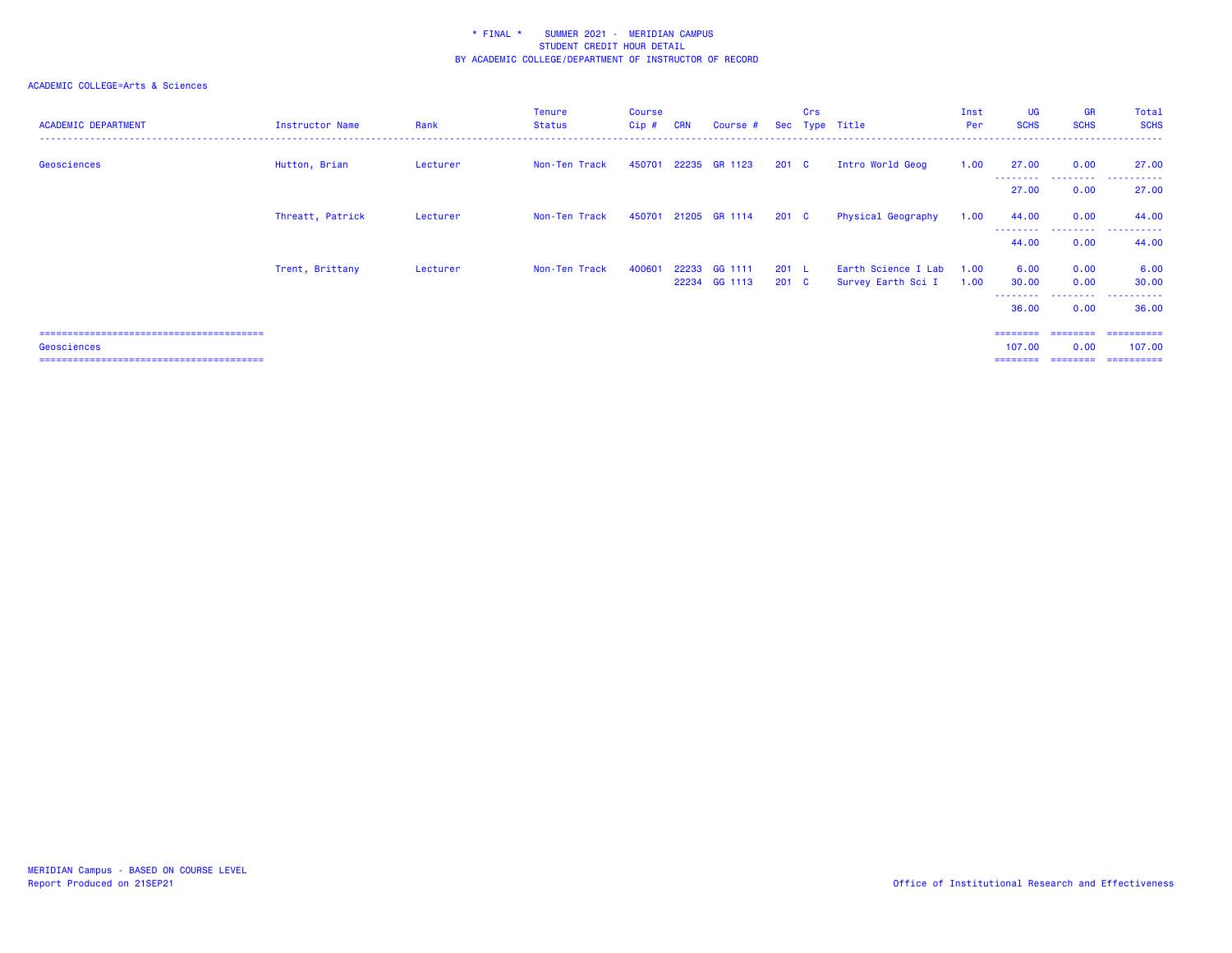| <b>ACADEMIC DEPARTMENT</b> | Instructor Name | Rank                        | <b>Tenure</b><br><b>Status</b> | <b>Course</b><br>Cip# | <b>CRN</b>     | Course #                 | <b>Sec</b>               | Crs | Type Title                                             | Inst<br>Per | <b>UG</b><br><b>SCHS</b>                        | <b>GR</b><br><b>SCHS</b>              | Total<br><b>SCHS</b>                                                                                                                                                                                                                                                                                                                                                                                                                                                                                                                      |
|----------------------------|-----------------|-----------------------------|--------------------------------|-----------------------|----------------|--------------------------|--------------------------|-----|--------------------------------------------------------|-------------|-------------------------------------------------|---------------------------------------|-------------------------------------------------------------------------------------------------------------------------------------------------------------------------------------------------------------------------------------------------------------------------------------------------------------------------------------------------------------------------------------------------------------------------------------------------------------------------------------------------------------------------------------------|
| History                    | Anderson, Heath | Grad Teach Assist           | Not Applicable                 |                       |                | 540101 22743 HI 4533     | 201 <sub>c</sub>         |     | History of the Cold                                    | 0.25        | 4.50                                            | 0.00                                  | 4.50                                                                                                                                                                                                                                                                                                                                                                                                                                                                                                                                      |
|                            |                 |                             |                                |                       |                |                          |                          |     |                                                        |             | --------<br>4.50                                | --------<br>0.00                      | $\mathcal{L}^{\mathcal{L}}\mathcal{L}^{\mathcal{L}}\mathcal{L}^{\mathcal{L}}\mathcal{L}^{\mathcal{L}}\mathcal{L}^{\mathcal{L}}$<br>4.50                                                                                                                                                                                                                                                                                                                                                                                                   |
|                            | Bates, Toby     | Associate Professor Tenured |                                | 540101                | 22221          | 22218 HI 3133<br>HI 8803 | $201$ C<br>$201$ C       |     | History U.S. Pop Cul 1.00<br>Graduate Colloquium       | 1.00        | 18.00<br>0.00                                   | 0.00<br>9.00                          | 18.00<br>9.00                                                                                                                                                                                                                                                                                                                                                                                                                                                                                                                             |
|                            |                 |                             |                                |                       |                |                          |                          |     |                                                        |             | 18.00                                           | <u> - - - - - - - -</u><br>9.00       | . <u>.</u> .<br>27.00                                                                                                                                                                                                                                                                                                                                                                                                                                                                                                                     |
|                            | Brain, Stephen  | Associate Professor Tenured |                                | 540101                |                | 22743 HI 4533            | $201 \quad C$            |     | History of the Cold                                    | 0.75        | 13.50                                           | 0.00                                  | 13.50                                                                                                                                                                                                                                                                                                                                                                                                                                                                                                                                     |
|                            |                 |                             |                                |                       |                |                          |                          |     |                                                        |             | <u> - - - - - - - - -</u><br>13.50              | <b><i><u>ALLESSEE</u></i></b><br>0.00 | . <b>.</b> .<br>13.50                                                                                                                                                                                                                                                                                                                                                                                                                                                                                                                     |
|                            | Marshall, Anne  | Associate Professor Tenured |                                | 050201<br>540104      | 22744<br>22745 | HI 4363<br>HI 6363       | $201 \quad C$<br>$201$ C |     | African American His 0.25<br>African American His 0.25 |             | 2.25<br>0.00                                    | 0.00<br>2.25                          | 2.25<br>2.25                                                                                                                                                                                                                                                                                                                                                                                                                                                                                                                              |
|                            |                 |                             |                                |                       |                |                          |                          |     |                                                        |             | . <b>. .</b><br>2.25                            | ---------<br>2.25                     | $\cdots$<br>.<br>4.50                                                                                                                                                                                                                                                                                                                                                                                                                                                                                                                     |
|                            | Murphy, Michael | Lecturer                    | Non-Ten Track                  | 050201<br>540104      | 22744          | HI 4363<br>22745 HI 6363 | $201 \quad C$<br>$201$ C |     | African American His 0.75<br>Afro-Am History & Cu 0.75 |             | 6.75<br>0.00                                    | 0.00<br>6.75                          | 6.75<br>6.75                                                                                                                                                                                                                                                                                                                                                                                                                                                                                                                              |
|                            |                 |                             |                                |                       |                |                          |                          |     |                                                        |             | <u>.</u><br>6.75                                | <u>.</u><br>6.75                      | 13.50                                                                                                                                                                                                                                                                                                                                                                                                                                                                                                                                     |
| History                    |                 |                             |                                |                       |                |                          |                          |     |                                                        |             | $=$ = = = = = = =<br>45.00<br>$=$ = = = = = = = | ========<br>18.00<br>========         | $\begin{array}{c} \multicolumn{3}{c} {\color{blue} \textbf{2}} & \multicolumn{3}{c} {\color{blue} \textbf{3}} & \multicolumn{3}{c} {\color{blue} \textbf{4}} \\ \multicolumn{3}{c} {\color{blue} \textbf{4}} & \multicolumn{3}{c} {\color{blue} \textbf{5}} & \multicolumn{3}{c} {\color{blue} \textbf{6}} & \multicolumn{3}{c} {\color{blue} \textbf{6}} \\ \multicolumn{3}{c} {\color{blue} \textbf{5}} & \multicolumn{3}{c} {\color{blue} \textbf{6}} & \multicolumn{3}{c} {\color{blue} \textbf{6}} & \multic$<br>63.00<br>========== |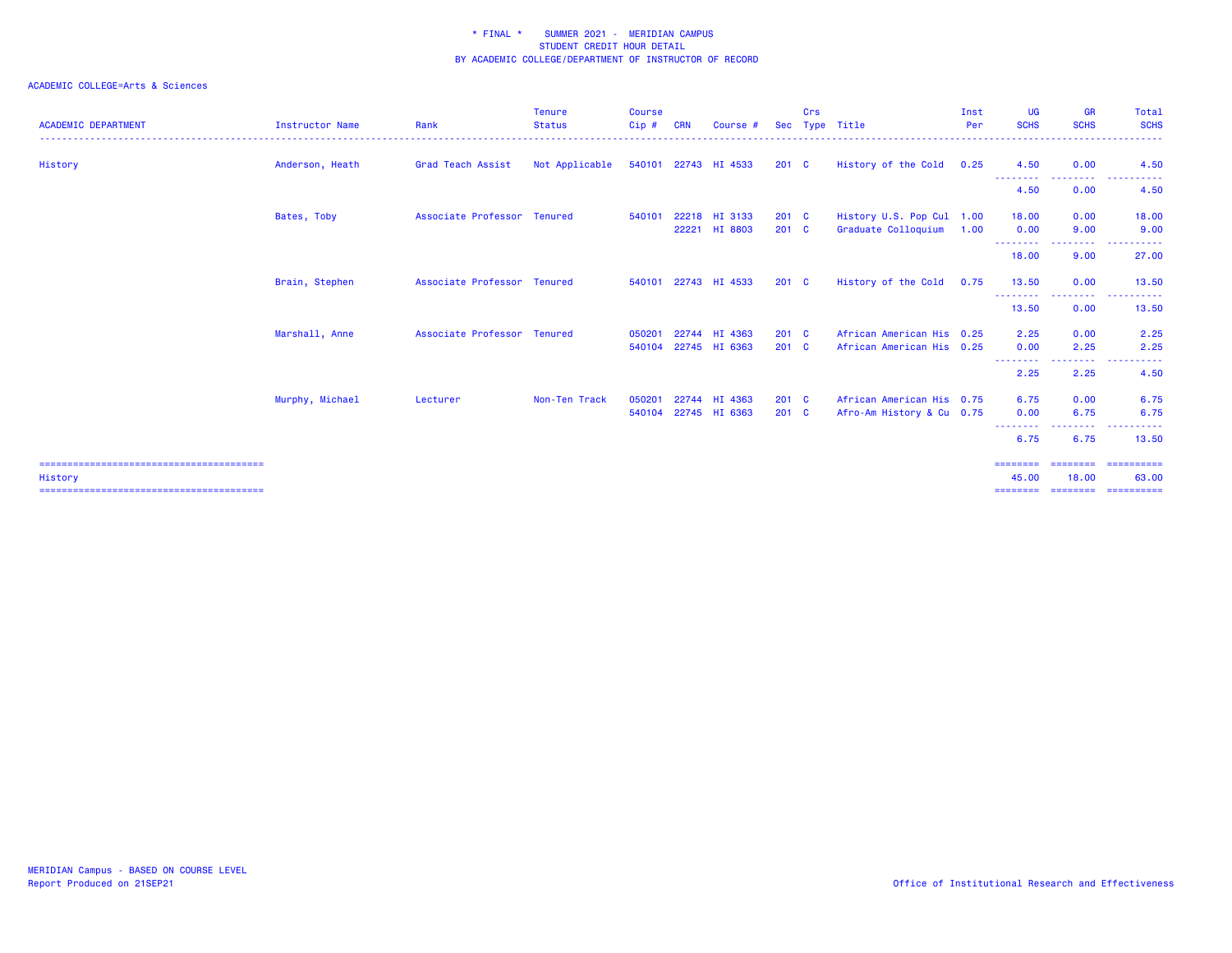| <b>ACADEMIC DEPARTMENT</b>                                 | <b>Instructor Name</b> | Rank                              | Tenure<br><b>Status</b> | Course<br>Cip# | <b>CRN</b> | Course #              |       | Crs | Sec Type Title      | Inst<br>Per | UG<br><b>SCHS</b>   | <b>GR</b><br><b>SCHS</b> | Total<br><b>SCHS</b>              |
|------------------------------------------------------------|------------------------|-----------------------------------|-------------------------|----------------|------------|-----------------------|-------|-----|---------------------|-------------|---------------------|--------------------------|-----------------------------------|
| Mathematics & Statistics                                   | Ge, Lin                | Clinical Assist Pro Non-Ten Track |                         |                |            | 521302 21156 BQA 3123 | 201 C |     | Bus Stat Methods II | 1.00        | 30.00<br>.<br>30.00 | 0.00<br>.<br>0.00        | 30.00<br>.<br>30.00               |
| Mathematics & Statistics<br>------------------------------ |                        |                                   |                         |                |            |                       |       |     |                     |             | ========<br>30.00   | ========<br>0.00         | ==========<br>30.00<br>========== |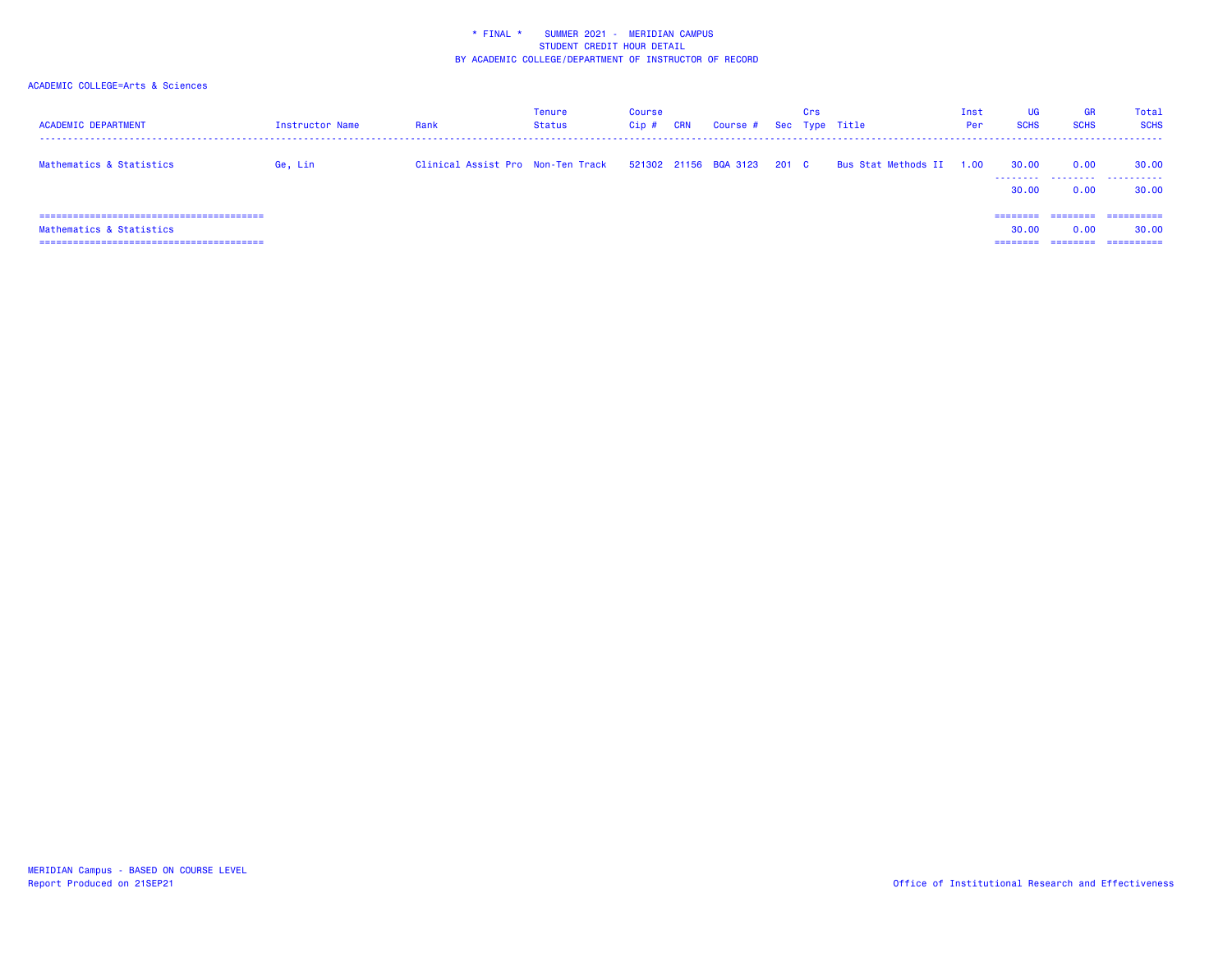| <b>ACADEMIC DEPARTMENT</b>    | <b>Instructor Name</b> | Rank                        | Tenure<br>Status | Course<br>Cip # | <b>CRN</b> | Course #              |                  | Crs | Sec Type Title     | Inst<br>Per | <b>UG</b><br><b>SCHS</b> | <b>GR</b><br><b>SCHS</b> | Total<br><b>SCHS</b> |
|-------------------------------|------------------------|-----------------------------|------------------|-----------------|------------|-----------------------|------------------|-----|--------------------|-------------|--------------------------|--------------------------|----------------------|
|                               |                        |                             |                  |                 |            |                       |                  |     |                    |             |                          |                          |                      |
| Psychology                    | Gier, Vicki            | Associate Professor Tenured |                  | 420101          |            | 22237 PSY 6733        | $201 \quad C$    |     | Memory             | 1.00        | 0.00                     | 12.00                    | 12.00                |
|                               |                        |                             |                  | 422701          |            | 22236 PSY 4733        | $201 \quad C$    |     | Memory             | 1.00        | 45.00                    | 0.00                     | 45.00                |
|                               |                        |                             |                  | 422707          |            | 21225 PSY 3353        | $201 \quad C$    |     | Motivation         | 1.00        | 42.00<br>--------        | 0.00<br>.                | 42.00<br>.           |
|                               |                        |                             |                  |                 |            |                       |                  |     |                    |             | 87.00                    | 12.00                    | 99.00                |
|                               | Shumate, James         | Lecturer                    | Non-Ten Track    | 422803          |            | 22216 PSY 4223        | 201 C            |     | Drug Use And Abuse | 1.00        | 12.00                    | 0.00                     | 12.00                |
|                               |                        |                             |                  |                 |            | 429999 22217 PSY 6223 | 201 <sub>c</sub> |     | Drug Use And Abuse | 1.00        | 0.00                     | 3.00                     | 3.00                 |
|                               |                        |                             |                  |                 |            |                       |                  |     |                    |             | --------<br>12.00        | --------<br>3.00         | ----------<br>15.00  |
|                               |                        |                             |                  |                 |            |                       |                  |     |                    |             | ========                 | ========                 | -----------          |
| Psychology                    |                        |                             |                  |                 |            |                       |                  |     |                    |             | 99.00                    | 15.00                    | 114,00               |
| ============================= |                        |                             |                  |                 |            |                       |                  |     |                    |             |                          |                          | ==========           |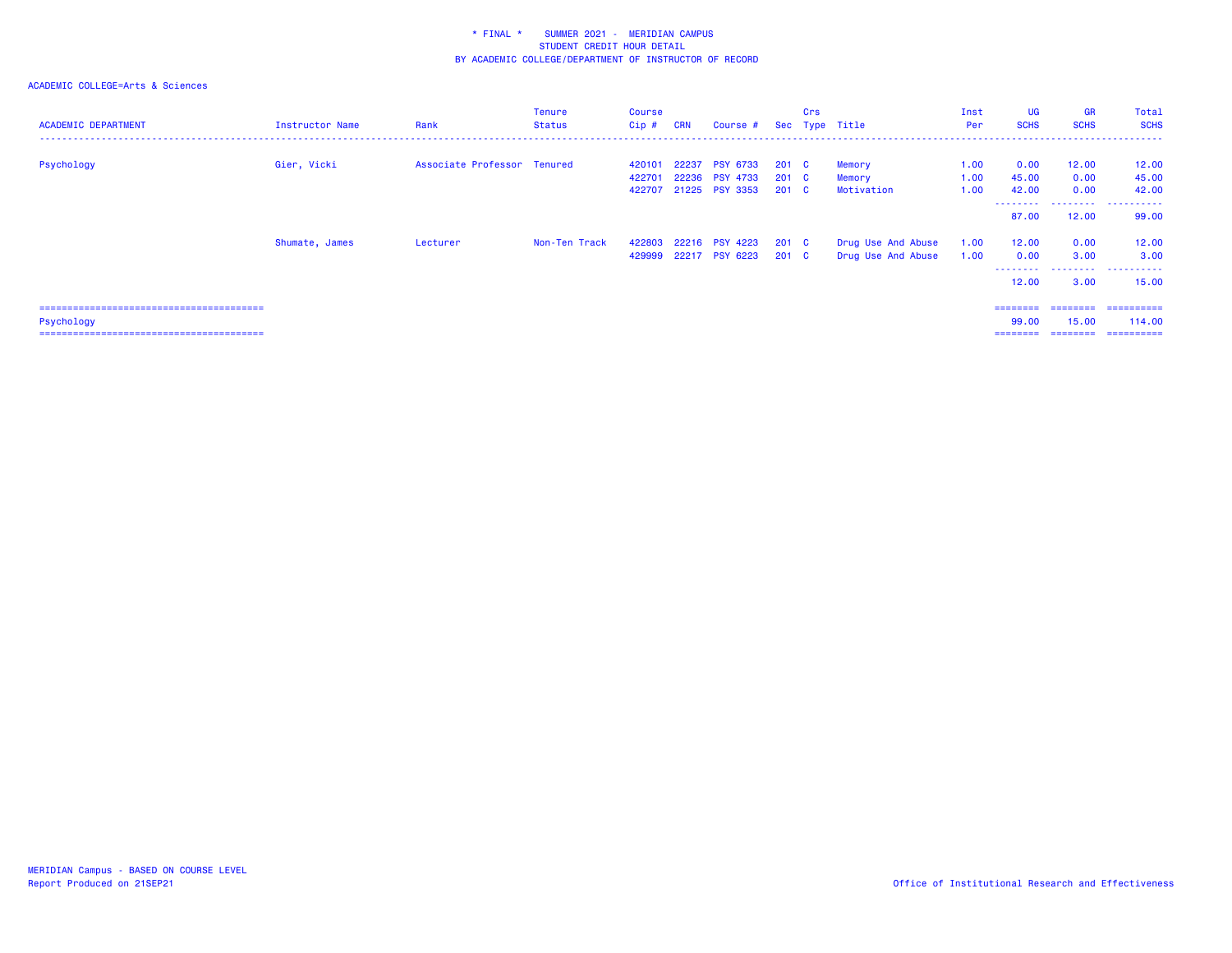| <b>ACADEMIC DEPARTMENT</b> | Instructor Name | Rank                          | Tenure<br><b>Status</b> | Course<br>$Cip$ # | <b>CRN</b>     | Course # Sec Type Title                                                                         |                                                                                               | Crs |                                                                                                                                                                            | Inst<br>Per | <b>UG</b><br><b>SCHS</b>                                            | <b>GR</b><br><b>SCHS</b>                                  | Total<br><b>SCHS</b>                                                 |
|----------------------------|-----------------|-------------------------------|-------------------------|-------------------|----------------|-------------------------------------------------------------------------------------------------|-----------------------------------------------------------------------------------------------|-----|----------------------------------------------------------------------------------------------------------------------------------------------------------------------------|-------------|---------------------------------------------------------------------|-----------------------------------------------------------|----------------------------------------------------------------------|
| Sociology                  | Cook, Amanda    | Assistant Professor Ten Track |                         | 450401<br>451101  | 22227<br>22231 | <b>CRM 4233</b><br>22230 CRM 4513<br>22228 SO 4233<br>22229 SO 6233<br>SO 4513<br>22232 SO 6513 | 201 <sub>c</sub><br>201 C<br>$201 \quad C$<br>$201 \quad C$<br>$201 \quad C$<br>$201 \quad C$ |     | Juvenile Delinquency 1.00<br>Correctional Systems 1.00<br>Juvenile Delinquency 1.00<br>Juvenile Delinquency 1.00<br>Correctional Systems 1.00<br>Correctional Systems 1.00 |             | 33.00<br>18.00<br>6.00<br>0.00<br>3.00<br>0.00<br>--------<br>60.00 | 0.00<br>0.00<br>0.00<br>6.00<br>0.00<br>3.00<br>.<br>9.00 | 33.00<br>18.00<br>6.00<br>6.00<br>3.00<br>3.00<br>.<br>----<br>69.00 |
| Sociology                  |                 |                               |                         |                   |                |                                                                                                 |                                                                                               |     |                                                                                                                                                                            |             | $=$ = = = = = = =<br>60.00<br>========                              | ========<br>9.00<br>---------                             | ==========<br>69.00<br>==========                                    |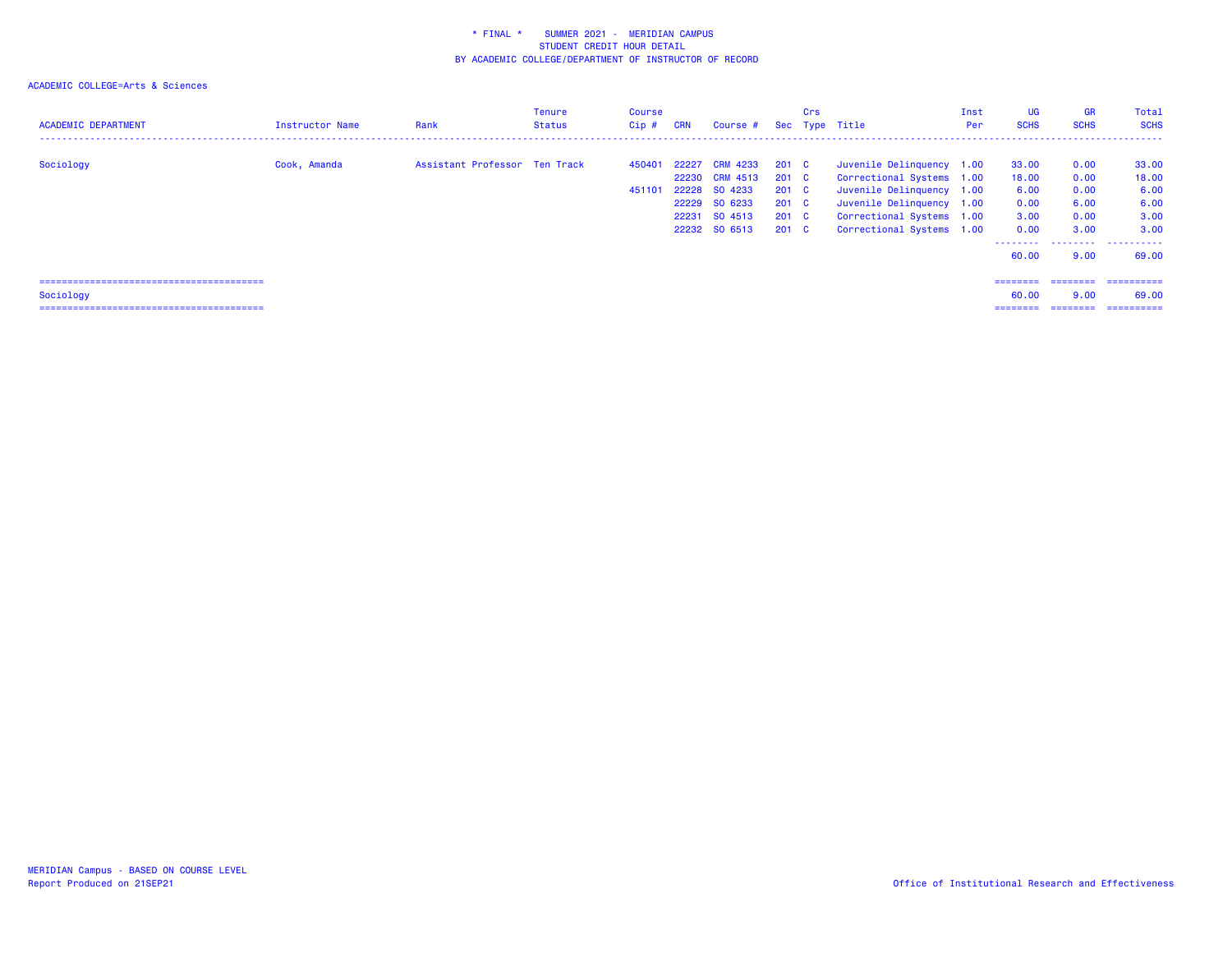| <b>ACADEMIC DEPARTMENT</b> | Instructor Name | Rank                        | Tenure<br>Status | Course<br>$Cip$ # | <b>CRN</b> | Course #                               |       | Crs | Sec Type Title                                         | Inst<br>Per | <b>UG</b><br><b>SCHS</b> | <b>GR</b><br><b>SCHS</b> | Total<br><b>SCHS</b> |
|----------------------------|-----------------|-----------------------------|------------------|-------------------|------------|----------------------------------------|-------|-----|--------------------------------------------------------|-------------|--------------------------|--------------------------|----------------------|
| Accountancy, School of     | Ennis, Kevin    | Professor                   | Tenured          | 520301            |            | 21151 ACC 4043<br>21152 ACC 8213 201 C | 201 C |     | Municipal & Govt Acc 1.00<br>Fin & Acc Report Ana 1.00 |             | 42.00<br>0.00            | 0.00<br>48.00            | 42.00<br>48.00       |
|                            |                 |                             |                  |                   |            |                                        |       |     |                                                        |             | .<br>42.00               | 48.00                    | <br>90.00            |
|                            | Faello, Joseph  | Associate Professor Tenured |                  |                   |            | 520301 21150 ACC 4023                  | 201 C |     | <b>Advanced ACC</b>                                    | 1.00        | 48.00                    | 0.00                     | 48.00<br>            |
|                            |                 |                             |                  |                   |            |                                        |       |     |                                                        |             | 48.00                    | 0.00                     | 48.00                |
|                            |                 |                             |                  |                   |            |                                        |       |     |                                                        |             | ========                 | ========                 | ==========           |
| Accountancy, School of     |                 |                             |                  |                   |            |                                        |       |     |                                                        |             | 90.00<br>========        | 48.00<br>========        | 138,00<br>========== |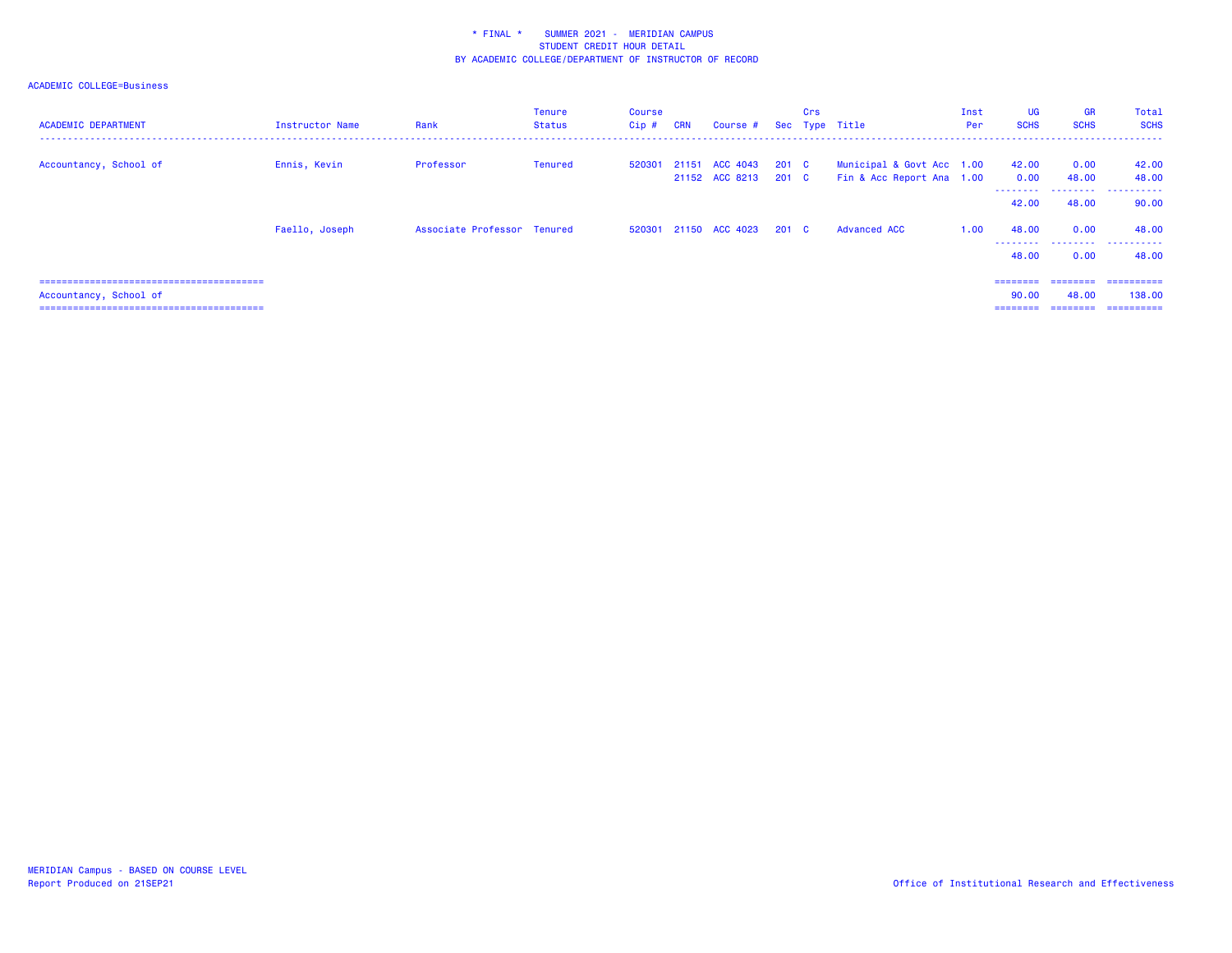| <b>ACADEMIC DEPARTMENT</b>       | <b>Instructor Name</b> | Rank                          | <b>Tenure</b><br><b>Status</b> | Course<br>Cip# | <b>CRN</b> | Course #              |                  | Crs | Sec Type Title            | Inst<br>Per | <b>UG</b><br><b>SCHS</b>   | <b>GR</b><br><b>SCHS</b> | Total<br><b>SCHS</b>                 |
|----------------------------------|------------------------|-------------------------------|--------------------------------|----------------|------------|-----------------------|------------------|-----|---------------------------|-------------|----------------------------|--------------------------|--------------------------------------|
| Management & Information Systems | Dearing, Kristi        | Non-Faculty                   | Not Applicable                 | 520201         |            | 21215 MGT 3213        | 201 <sub>c</sub> |     | Org Communications        | 1.00        | 45.00<br>.                 | 0.00<br>---------        | 45.00<br>.                           |
|                                  |                        |                               |                                |                |            |                       |                  |     |                           |             | 45.00                      | 0.00                     | 45.00                                |
|                                  | Jones, Gabrielle       | Non-Faculty                   | Not Applicable                 |                |            | 521201 21154 BIS 3233 | $201 \quad C$    |     | Management Informati 1.00 |             | 30.00                      | 0.00                     | 30.00                                |
|                                  |                        |                               |                                |                |            |                       |                  |     |                           |             | --------<br>30.00          | <b>.</b> .<br>0.00       | <u> - - - - - - - - - -</u><br>30.00 |
|                                  | Pervez, Adam           | Assistant Professor Ten Track |                                | 520201         | 21214      | <b>MGT 3113</b>       | $201 \quad C$    |     | Principles of Manag 1.00  |             | 33.00                      | 0.00                     | 33.00                                |
|                                  |                        |                               |                                | 520701         | 22185      | <b>MGT 3323</b>       | $201 \quad C$    |     | Entrepreneurship          | 1.00        | 39.00<br>- - - - - - - - - | 0.00<br><b>.</b> .       | 39.00<br><u> - - - - - - - - - -</u> |
|                                  |                        |                               |                                |                |            |                       |                  |     |                           |             | 72.00                      | 0.00                     | 72.00                                |
|                                  | Young, Carlton         | Professor                     | Tenured                        | 510701         | 21206      | <b>HCA 4013</b>       | $201 \quad C$    |     | Ethical Issues in He 1.00 |             | 18.00                      | 0.00                     | 18.00                                |
|                                  |                        |                               |                                | 520201         |            | 21217 MGT 3823        | $201 \quad C$    |     | Responsible Leadersh 1.00 |             | 21.00<br>.                 | 0.00                     | 21.00                                |
|                                  |                        |                               |                                |                |            |                       |                  |     |                           |             | 39.00                      | 0.00                     | 39.00                                |
| Management & Information Systems |                        |                               |                                |                |            |                       |                  |     |                           |             | 186.00                     | 0.00                     | ==========<br>186,00                 |
|                                  |                        |                               |                                |                |            |                       |                  |     |                           |             |                            |                          | :======                              |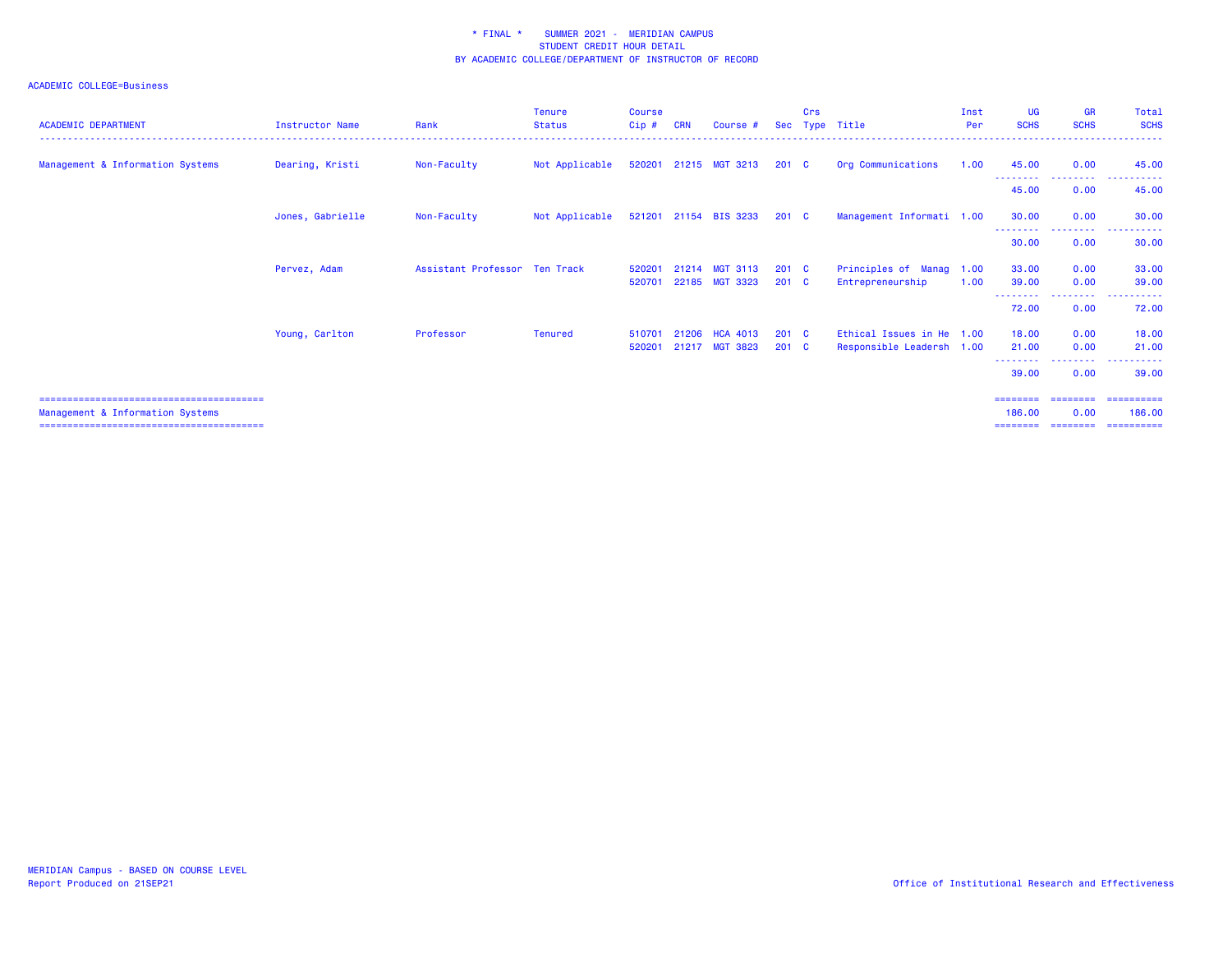| <b>ACADEMIC DEPARTMENT</b>                             | Instructor Name | Rank                        | <b>Tenure</b><br><b>Status</b> | Course<br>$Cip$ # | <b>CRN</b> | Course #                         |                                | Crs | Sec Type Title                           | Inst<br>Per  | <b>UG</b><br><b>SCHS</b>        | <b>GR</b><br><b>SCHS</b> | Total<br><b>SCHS</b> |
|--------------------------------------------------------|-----------------|-----------------------------|--------------------------------|-------------------|------------|----------------------------------|--------------------------------|-----|------------------------------------------|--------------|---------------------------------|--------------------------|----------------------|
| Marketing, Quantitative Analysis & Busin Hill, William |                 | Professor                   | Tenured                        | 521401            |            | 21224 MKT 8153<br>22549 MKT 6143 | $201 \quad C$<br>$201 \quad C$ |     | Strategic Marketing<br>Sales Management  | 1.00<br>1.00 | 0.00<br>0.00                    | 51.00<br>27.00           | 51.00<br>27.00       |
|                                                        |                 |                             |                                | 521801            |            | 22546 MKT 4143                   | $201 \quad C$                  |     | Sales Management                         | 1.00         | 9.00<br><u> - - - - - - - -</u> | 0.00<br>.                | 9.00<br>.            |
|                                                        | Qu, Yingge      | Associate Professor Tenured |                                | 521401            |            | 21219 MKT 3013                   | $201 \quad C$                  |     | Principles Of Mkt                        | 1.00         | 9.00<br>33.00                   | 78.00<br>0.00            | 87.00<br>33.00       |
|                                                        |                 |                             |                                |                   |            | 21222 MKT 4213<br>21223 MKT 6213 | $201 \quad C$<br>$201 \quad C$ |     | Internet Marketing<br>Internet Marketing | 1.00<br>1.00 | 15.00<br>0.00                   | 0.00<br>12.00            | 15.00<br>12.00       |
|                                                        |                 |                             |                                |                   |            |                                  |                                |     |                                          |              | ---------<br>48.00              | ---------<br>12.00       | .<br>60.00           |
| Marketing, Quantitative Analysis & Busin               |                 |                             |                                |                   |            |                                  |                                |     |                                          |              | ========<br>57.00               | ---------<br>90.00       | ==========<br>147,00 |
|                                                        |                 |                             |                                |                   |            |                                  |                                |     |                                          |              |                                 | ========                 | -----------          |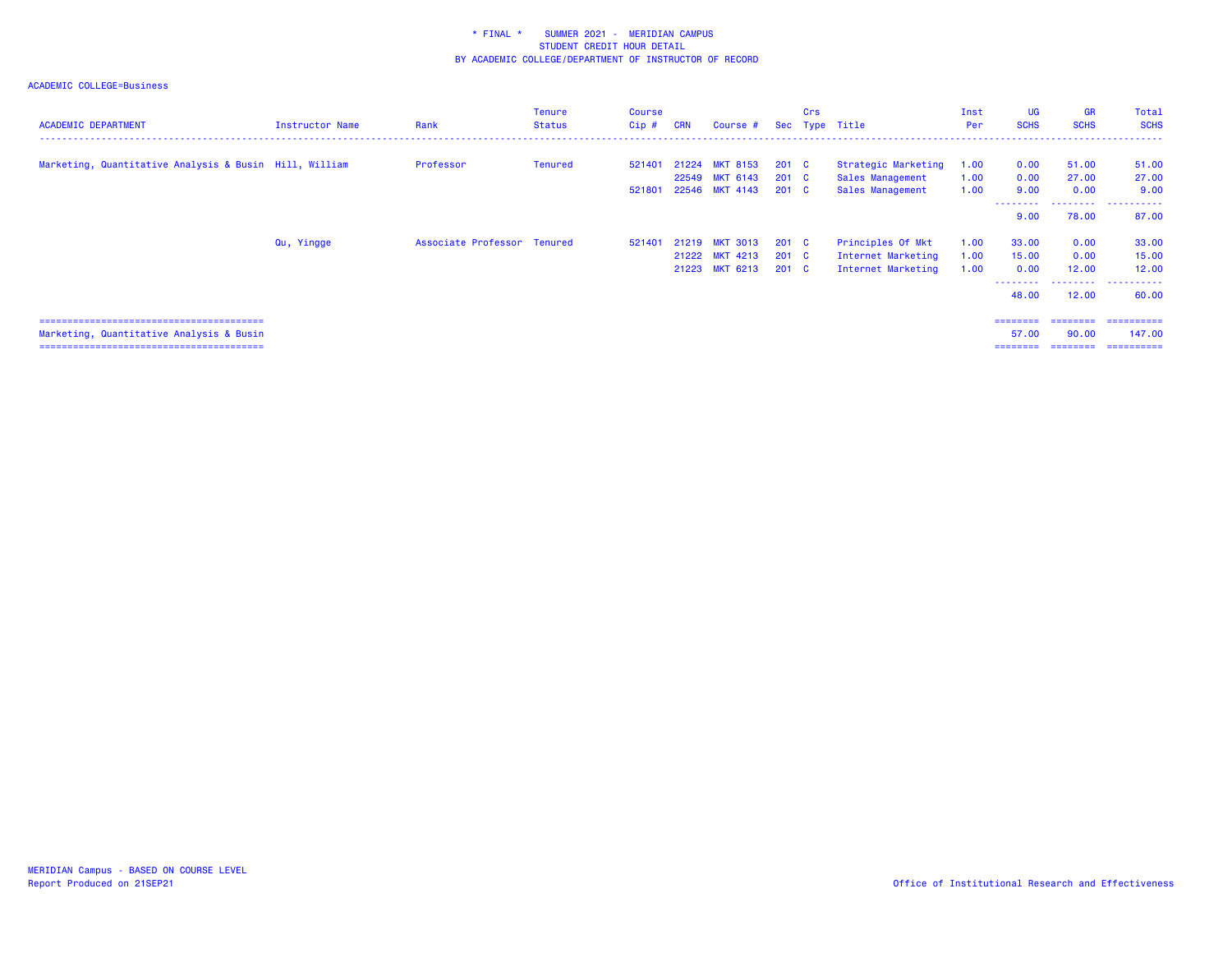| <b>ACADEMIC DEPARTMENT</b>              | Instructor Name   | Rank                              | <b>Tenure</b><br><b>Status</b> | <b>Course</b><br>Cip# | CRN   | Course #        | <b>Sec</b>   | Crs | Type Title                | Inst<br>Per | <b>UG</b><br><b>SCHS</b>                     | <b>GR</b><br><b>SCHS</b>   | Total<br><b>SCHS</b><br>د د د د د               |
|-----------------------------------------|-------------------|-----------------------------------|--------------------------------|-----------------------|-------|-----------------|--------------|-----|---------------------------|-------------|----------------------------------------------|----------------------------|-------------------------------------------------|
| Counseling, Educational Psychology, and | Henington, Carlen | Professor                         | <b>Tenured</b>                 | 130301                | 22200 | <b>EDS 6403</b> | 251 C        |     | Eval in Sec Schools       | 1.00        | 0.00                                         | 51.00                      | 51.00                                           |
|                                         |                   |                                   |                                |                       | 22206 | <b>EDS 6403</b> | 281 C        |     | Eval in Sec Schools       | 1.00        | 0.00<br>.                                    | 24.00<br>.                 | 24.00<br>.                                      |
|                                         |                   |                                   |                                |                       |       |                 |              |     |                           |             | 0.00                                         | 75.00                      | 75.00                                           |
|                                         | Nalls, Tommy      | Lecturer                          | Non-Ten Track                  | 130101                | 22202 | <b>EDS 8103</b> | $251\quad C$ |     | Adv Meth in Mid/Sec       | 1.00        | 0.00                                         | 48.00                      | 48.00                                           |
|                                         |                   |                                   |                                |                       | 22207 | <b>EDS 8103</b> | 281 C        |     | Adv Meth in Mid/Sec       | 1.00        | 0.00                                         | 27,00                      | 27.00                                           |
|                                         |                   |                                   |                                |                       |       |                 |              |     |                           |             | --------<br>0.00                             | . <b>.</b> .<br>75.00      | <b><i><u><u> - - - - -</u></u></i></b><br>75.00 |
|                                         | Suddeath, Eric    | Assistant Professor Ten Track     |                                | 422707                | 22578 | COE 6990        | 001 C        |     | Special Topic In COE 1.00 |             | 0.00                                         | 33.00                      | 33.00                                           |
|                                         |                   |                                   |                                | 422803                | 21158 | COE 8043        | 253 C        |     | Group Tech & Proced       | 1.00        | 0.00                                         | 24.00                      | 24.00                                           |
|                                         |                   |                                   |                                |                       |       | 21159 COE 8043  | 254 C        |     | Group Tech & Proced       | 1.00        | 0.00                                         | 36.00                      | 36.00                                           |
|                                         |                   |                                   |                                |                       |       |                 |              |     |                           |             | <b><i><u><u>ALLERS A</u></u></i></b><br>0.00 | .<br>93.00                 | د د د د د<br>93.00                              |
|                                         | Windham, Melissa  | Clinical Assist Pro Non-Ten Track |                                | 130901                | 21173 | <b>EDF 3333</b> | $201$ C      |     | Social Foundation Ed 1.00 |             | 57.00                                        | 0.00                       | 57.00                                           |
|                                         |                   |                                   |                                | 131101                | 21164 | COE 8913        | 001 C        |     | Counseling Children 1.00  |             | 0.00                                         | 21.00                      | 21.00                                           |
|                                         |                   |                                   |                                | 422707                | 23618 | COE 6990        | $201$ C      |     | Special Topic In COE 1.00 |             | 0.00                                         | 33.00                      | 33.00                                           |
|                                         |                   |                                   |                                | 511501                |       | 22204 COE 8783  | 281 C        |     | Counsel Chem Dep Fam 1.00 |             | 0.00                                         | 33.00                      | 33.00                                           |
|                                         |                   |                                   |                                |                       |       |                 |              |     |                           |             | .<br>57.00                                   | -----<br>87.00             | .<br>144.00                                     |
|                                         | Wozny, Darren     | Professor                         | <b>Tenured</b>                 | 131101                | 22199 | COE 8623        | 251 C        |     | Adv Law/Ethics in Co 1.00 |             | 0.00                                         | 39.00                      | 39.00                                           |
|                                         |                   |                                   |                                | 422707                | 21160 | COE 8073        | 282 C        |     | Cultural Found/Couns 1.00 |             | 0.00                                         | 54.00                      | 54.00                                           |
|                                         |                   |                                   |                                | 422802                | 22203 | <b>COE 8703</b> | 281 C        |     | Prin Clin Mental Hlt 1.00 |             | 0.00                                         | 54.00                      | 54.00                                           |
|                                         |                   |                                   |                                | 511505                |       | 22198 COE 8303  | 251 C        |     | Family Couns Theory 1.00  |             | 0.00                                         | 39.00                      | 39.00                                           |
|                                         |                   |                                   |                                |                       |       |                 |              |     |                           |             | <b><i><u>AAAAAAAA</u></i></b><br>0.00        | المتمام والمناور<br>186.00 | .<br>186.00                                     |
|                                         |                   |                                   |                                |                       |       |                 |              |     |                           |             | ========                                     |                            | ======== =========                              |
| Counseling, Educational Psychology, and |                   |                                   |                                |                       |       |                 |              |     |                           |             | 57.00<br>========                            | 516,00                     | 573.00<br>======== ==========                   |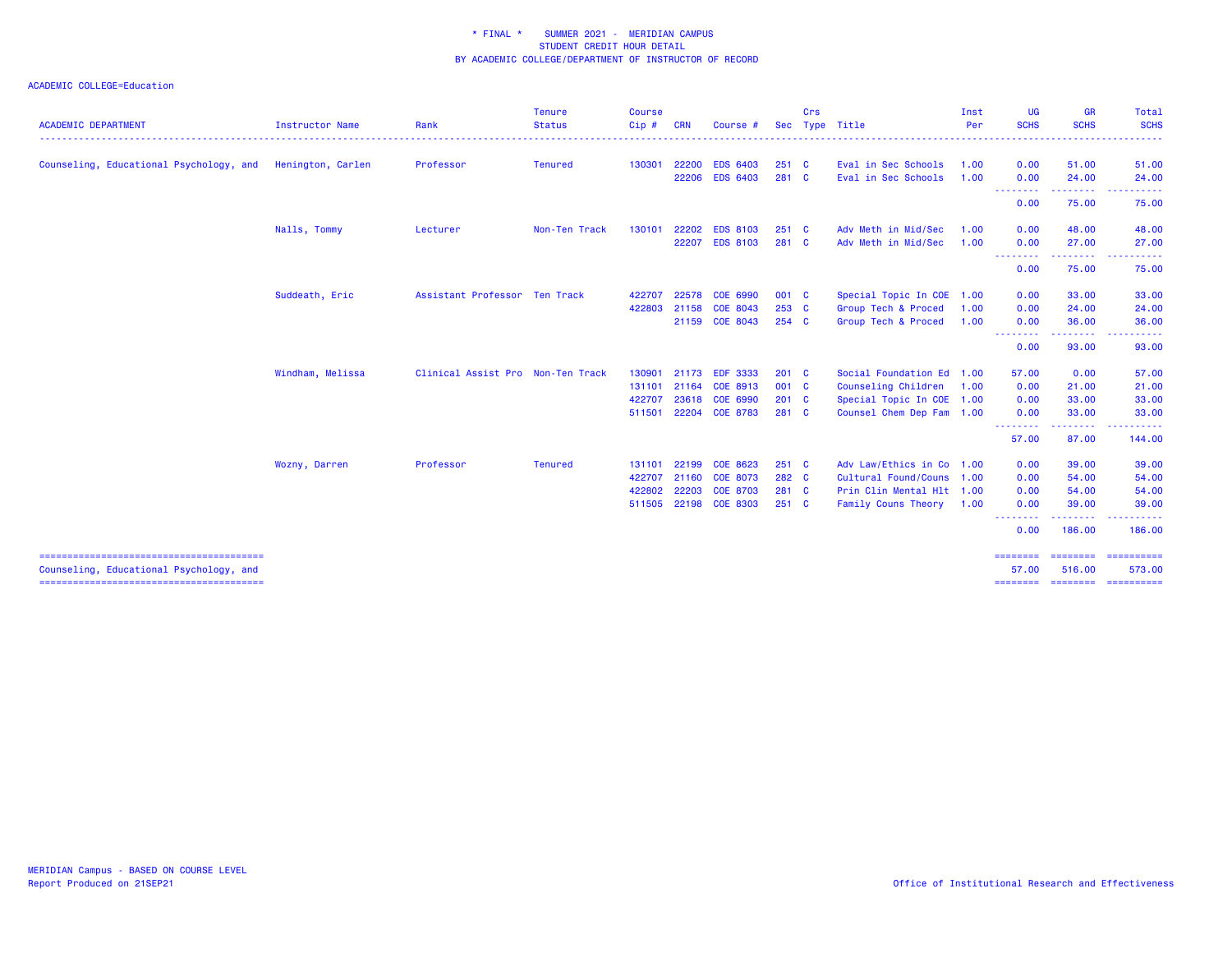| <b>ACADEMIC DEPARTMENT</b>                           | Instructor Name  | Rank                              | <b>Tenure</b><br><b>Status</b> | <b>Course</b><br>Cip# | <b>CRN</b>   | Course #              |               | Crs | Sec Type Title            | Inst<br>Per | <b>UG</b><br><b>SCHS</b>  | <b>GR</b><br><b>SCHS</b>                                                                                                       | Total<br><b>SCHS</b>                                                                                                                                                                                                                                                                                                                                                                                                                 |
|------------------------------------------------------|------------------|-----------------------------------|--------------------------------|-----------------------|--------------|-----------------------|---------------|-----|---------------------------|-------------|---------------------------|--------------------------------------------------------------------------------------------------------------------------------|--------------------------------------------------------------------------------------------------------------------------------------------------------------------------------------------------------------------------------------------------------------------------------------------------------------------------------------------------------------------------------------------------------------------------------------|
| Curriculum, Instruction & Special Educat Crum, Karen |                  | Lecturer                          | Non-Ten Track                  | 131203                | 21168        | <b>EDE 3223</b>       | $201 \quad C$ |     | Middle Level Educati 1.00 |             | 54.00                     | 0.00                                                                                                                           | 54.00                                                                                                                                                                                                                                                                                                                                                                                                                                |
|                                                      |                  |                                   |                                |                       | 131315 22192 | <b>RDG 8653</b>       | 001 C         |     | Teach Read Sec Sch        | 1.00        | 0.00                      | 48.00                                                                                                                          | 48.00                                                                                                                                                                                                                                                                                                                                                                                                                                |
|                                                      |                  |                                   |                                |                       | 22893        | <b>RDG 6113</b>       | 201 C         |     | Mid Lev Literacy Dev 1.00 |             | 0.00<br>.                 | 9.00<br>.                                                                                                                      | 9.00                                                                                                                                                                                                                                                                                                                                                                                                                                 |
|                                                      |                  |                                   |                                |                       |              |                       |               |     |                           |             | 54.00                     | 57.00                                                                                                                          | 111.00                                                                                                                                                                                                                                                                                                                                                                                                                               |
|                                                      | Hanna, Tania     | Clinical Assist Pro Non-Ten Track |                                |                       | 131203 21229 | <b>RDG 3413</b>       | $201 \quad C$ |     | Middle Lvl Lit I          | 1.00        | 60.00                     | 0.00                                                                                                                           | 60.00                                                                                                                                                                                                                                                                                                                                                                                                                                |
|                                                      |                  |                                   |                                |                       | 21230        | <b>RDG 3423</b>       | 201 C         |     | Middle Lvl Lit II         | 1.00        | 57.00                     | 0.00                                                                                                                           | 57.00                                                                                                                                                                                                                                                                                                                                                                                                                                |
|                                                      |                  |                                   |                                |                       | 131315 21231 | <b>RDG 8713</b>       | 251 E         |     | Tch Struggling Reade 1.00 |             | 0.00                      | 12.00                                                                                                                          | 12.00                                                                                                                                                                                                                                                                                                                                                                                                                                |
|                                                      |                  |                                   |                                |                       | 22208        | <b>RDG 8653</b>       | 281 C         |     | Teach Read Sec Sch        | 1.00        | 0.00<br>.                 | 30.00                                                                                                                          | 30.00                                                                                                                                                                                                                                                                                                                                                                                                                                |
|                                                      |                  |                                   |                                |                       |              |                       |               |     |                           |             | 117.00                    | 42.00                                                                                                                          | 159.00                                                                                                                                                                                                                                                                                                                                                                                                                               |
|                                                      | Henry, Heather   | Non-Employee                      | Not Applicable                 |                       |              | 131311 21169 EDE 3523 | $201 \quad C$ |     | Found EL/ML Math Edu 1.00 |             | 57.00<br>.                | 0.00                                                                                                                           | 57.00                                                                                                                                                                                                                                                                                                                                                                                                                                |
|                                                      |                  |                                   |                                |                       |              |                       |               |     |                           |             | 57.00                     | 0.00                                                                                                                           | 57.00                                                                                                                                                                                                                                                                                                                                                                                                                                |
|                                                      | Leffler, Jeffrey | Assistant Professor Ten Track     |                                |                       |              | 131202 21170 EDE 8313 | 281 C         |     | Thry & Dev Child Ed       | 0.10        | 0.00                      | 2.40                                                                                                                           | 2.40                                                                                                                                                                                                                                                                                                                                                                                                                                 |
|                                                      |                  |                                   |                                |                       |              | 21171 EDE 8543        | $251\quad C$  |     | Ma Exp Early Child        | 0.10        | 0.00                      | 1.80                                                                                                                           | 1.80                                                                                                                                                                                                                                                                                                                                                                                                                                 |
|                                                      |                  |                                   |                                |                       |              |                       |               |     |                           |             | .<br>0.00                 | .<br>4.20                                                                                                                      | 4.20                                                                                                                                                                                                                                                                                                                                                                                                                                 |
|                                                      | Moffett, Erick   | Non-Employee                      | Not Applicable                 |                       |              | 131316 23509 EDE 8733 | 281 C         |     | Tchg Science in Emem 1.00 |             | 0.00                      | 21.00<br>$- - - - -$                                                                                                           | 21.00                                                                                                                                                                                                                                                                                                                                                                                                                                |
|                                                      |                  |                                   |                                |                       |              |                       |               |     |                           |             | 0.00                      | 21.00                                                                                                                          | 21.00                                                                                                                                                                                                                                                                                                                                                                                                                                |
|                                                      | Pollard, Sarieta | Non-Employee                      | Not Applicable                 | 131001                | 22191        | <b>EDX 8173</b>       | 001 C         |     | Sp Ed In Reg Classrm 1.00 |             | 0.00                      | 24.00                                                                                                                          | 24.00                                                                                                                                                                                                                                                                                                                                                                                                                                |
|                                                      |                  |                                   |                                |                       | 22196        | <b>EDX 8173</b>       | 201 C         |     | Sp Ed In Reg Classrm 1.00 |             | 0.00                      | 57.00                                                                                                                          | 57.00                                                                                                                                                                                                                                                                                                                                                                                                                                |
|                                                      |                  |                                   |                                |                       |              | 22894 EDX 8133        | 252 C         |     | Reading And Research 1.00 |             | 0.00<br>.                 | 24.00<br>.                                                                                                                     | 24.00                                                                                                                                                                                                                                                                                                                                                                                                                                |
|                                                      |                  |                                   |                                |                       |              |                       |               |     |                           |             | 0.00                      | 105.00                                                                                                                         | 105.00                                                                                                                                                                                                                                                                                                                                                                                                                               |
|                                                      | Smith, Eric      | Lecturer                          | Non-Ten Track                  | 131203                | 21188        | <b>EDS 8243</b>       | 281 C         |     | Adv. Plan Manage Lea 1.00 |             | 0.00                      | 24.00                                                                                                                          | 24.00                                                                                                                                                                                                                                                                                                                                                                                                                                |
|                                                      |                  |                                   |                                |                       | 22201        | <b>EDS 8243</b>       | 251 C         |     | Adv. Plan Manage Lea 1.00 |             | 0.00                      | 57.00                                                                                                                          | 57.00                                                                                                                                                                                                                                                                                                                                                                                                                                |
|                                                      |                  |                                   |                                |                       | 131205 22194 | <b>EDS 8623</b>       | 201 C         |     | Effective Instructio 1.00 |             | 0.00                      | 45.00                                                                                                                          | 45.00                                                                                                                                                                                                                                                                                                                                                                                                                                |
|                                                      |                  |                                   |                                |                       |              | 22195 EDS 8623        | 202 C         |     | Effective Instructio 1.00 |             | 0.00<br><b></b>           | 36.00<br>.                                                                                                                     | 36.00                                                                                                                                                                                                                                                                                                                                                                                                                                |
|                                                      |                  |                                   |                                |                       |              |                       |               |     |                           |             | 0.00                      | 162.00                                                                                                                         | 162.00                                                                                                                                                                                                                                                                                                                                                                                                                               |
|                                                      | Wachtel, Lois    | Lecturer                          | Non-Ten Track                  |                       |              | 131202 21170 EDE 8313 | 281 C         |     | Thry & Dev Child Ed       | 0.90        | 0.00                      | 21.60                                                                                                                          | 21.60                                                                                                                                                                                                                                                                                                                                                                                                                                |
|                                                      |                  |                                   |                                |                       |              | 21171 EDE 8543        | 251 C         |     | Ma Exp Early Child        | 0.90        | 0.00<br><u>.</u>          | 16.20<br>$\begin{array}{cccccccccc} \bullet & \bullet & \bullet & \bullet & \bullet & \bullet & \bullet & \bullet \end{array}$ | 16.20<br>.                                                                                                                                                                                                                                                                                                                                                                                                                           |
|                                                      |                  |                                   |                                |                       |              |                       |               |     |                           |             | 0.00                      | 37.80                                                                                                                          | 37.80                                                                                                                                                                                                                                                                                                                                                                                                                                |
| Curriculum, Instruction & Special Educat             |                  |                                   |                                |                       |              |                       |               |     |                           |             | <b>BEBEDEEN</b><br>228.00 | ======== =========<br>429.00                                                                                                   | 657.00                                                                                                                                                                                                                                                                                                                                                                                                                               |
|                                                      |                  |                                   |                                |                       |              |                       |               |     |                           |             | <b>SESSESSE</b>           | - ========                                                                                                                     | $\begin{minipage}{0.9\linewidth} \hspace*{-0.2cm} \textbf{1} & \textbf{2} & \textbf{3} & \textbf{5} & \textbf{6} & \textbf{7} \\ \textbf{5} & \textbf{6} & \textbf{7} & \textbf{8} & \textbf{8} & \textbf{8} & \textbf{9} \\ \textbf{6} & \textbf{8} & \textbf{8} & \textbf{8} & \textbf{8} & \textbf{9} & \textbf{9} \\ \textbf{7} & \textbf{8} & \textbf{8} & \textbf{8} & \textbf{9} & \textbf{9} & \textbf{9} \\ \textbf{8} & \$ |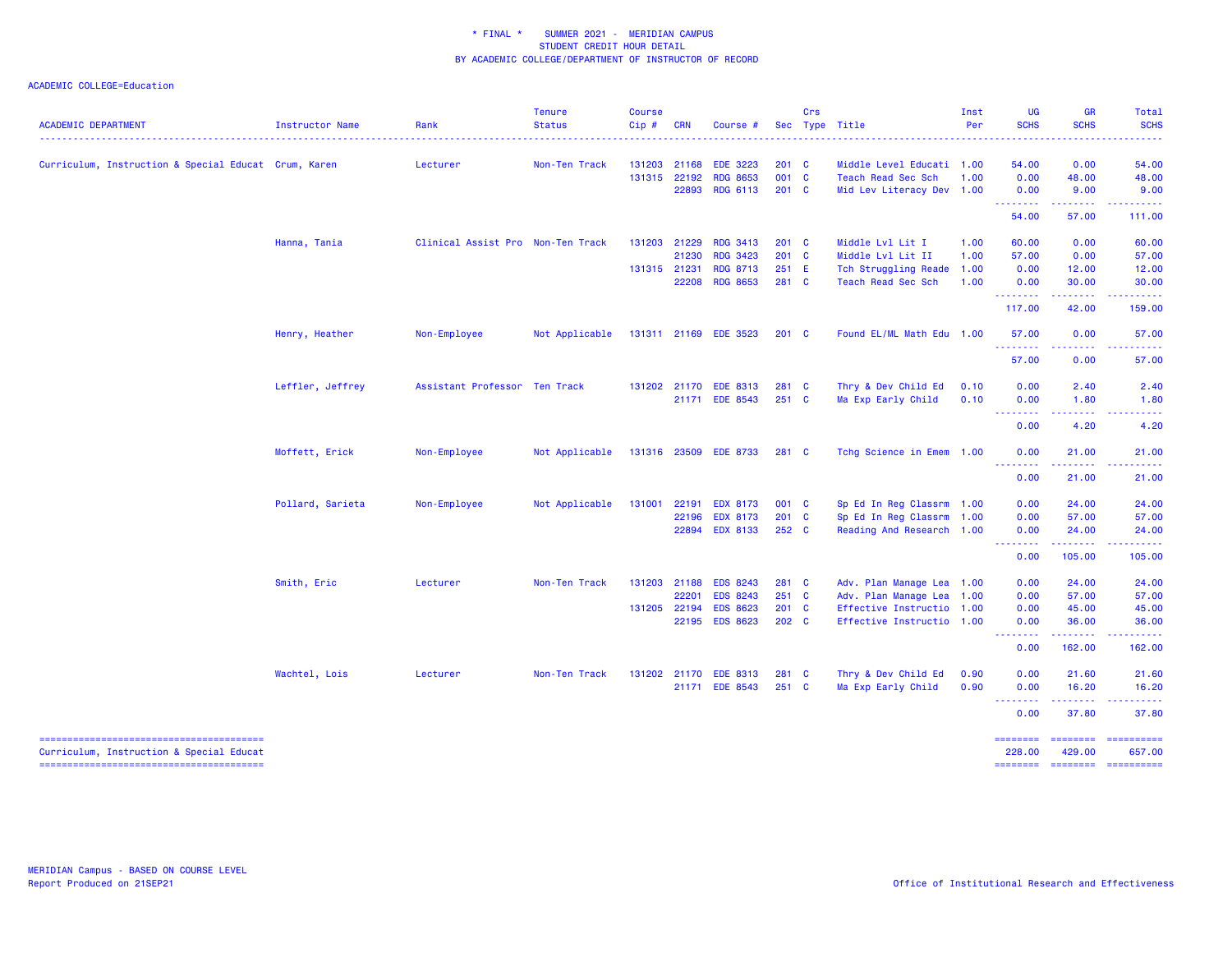| <b>ACADEMIC DEPARTMENT</b> | Instructor Name     | Rank                              | Tenure<br><b>Status</b> | <b>Course</b><br>Cip# | <b>CRN</b> | Course #              |               | Crs | Sec Type Title            | Inst<br>Per | <b>UG</b><br><b>SCHS</b>        | <b>GR</b><br><b>SCHS</b> | <b>Total</b><br><b>SCHS</b>    |
|----------------------------|---------------------|-----------------------------------|-------------------------|-----------------------|------------|-----------------------|---------------|-----|---------------------------|-------------|---------------------------------|--------------------------|--------------------------------|
| Educational Leadership     | Fincher, Mark       | Associate Professor Tenured       |                         |                       |            | 130601 21175 EDF 8363 | $201 \quad C$ |     | Func & Met Res In Ed 1.00 |             | 0.00                            | 18.00                    | 18.00                          |
|                            |                     |                                   |                         |                       |            |                       |               |     |                           |             | <u> - - - - - - - -</u><br>0.00 | 18.00                    | ------<br>18.00                |
|                            | Operton, Rosalind   | Clinical Assist Pro Non-Ten Track |                         | 130401                |            | 21178 EDL 8343        | 281 C         |     | Effect Refl Pract Te 1.00 |             | 0.00                            | 30.00                    | 30.00                          |
|                            |                     |                                   |                         |                       |            | 21179 EDL 8413        | 281 C         |     | Sch Legal & Ethic Pe 1.00 |             | 0.00                            | 24.00                    | 24.00                          |
|                            |                     |                                   |                         |                       |            | 21181 EDL 8433        | $251\quad C$  |     | Data for Sch Impr         | 1.00        | 0.00                            | 36.00                    | 36.00                          |
|                            |                     |                                   |                         |                       |            | 21183 EDL 8713        | 253 C         |     | Sch Bus & Facilities 1.00 |             | 0.00                            | 30.00<br>.               | 30.00                          |
|                            |                     |                                   |                         |                       |            |                       |               |     |                           |             | --------<br>0.00                | 120.00                   | <b></b><br>120.00              |
|                            | Savage, Howard      | Non-Employee                      | Not Applicable          |                       |            | 130401 21176 EDF 8443 | 281 C         |     | Eval of Sch Prog          | 1.00        | 0.00                            | 24.00                    | 24.00                          |
|                            |                     |                                   |                         |                       |            |                       |               |     |                           |             | - - - - - - - -<br>0.00         | .<br>24.00               | 24.00                          |
|                            | Smith, Kaleb        | Lecturer                          | Non-Ten Track           | 131205                |            | 22190 EDS 8613        | 001 C         |     | Mdle & Sec Sch Curr       | 1.00        | 0.00                            | 45.00                    | 45.00                          |
|                            |                     |                                   |                         |                       |            | 22193 EDS 8613        | $201 \quad C$ |     | Mdle & Sec Sch Curr       | 1.00        | 0.00                            | 60.00                    | 60.00                          |
|                            |                     |                                   |                         |                       |            |                       |               |     |                           |             | --------<br>0.00                | . <b>.</b> .<br>105.00   | 105.00                         |
|                            | Wallin, Patsy       | Associate Professor Tenured       |                         | 130401                | 21180      | <b>EDL 8423</b>       | $251$ C       |     | School Leadership         | 1.00        | 0.00                            | 33.00                    | 33.00                          |
|                            |                     |                                   |                         |                       |            | 21182 EDL 8633        | 001 C         |     | HR Leadership             | 1.00        | 0.00                            | 30.00                    | 30.00                          |
|                            |                     |                                   |                         |                       |            | 21184 EDL 8723        | 253 C         |     | Positive Sch Culture      | 1.00        | 0.00<br>---------               | 45.00<br>---------       | 45.00<br><u>.</u>              |
|                            |                     |                                   |                         |                       |            |                       |               |     |                           |             | 0.00                            | 108.00                   | 108.00                         |
|                            | White Jones, Ashley | Clinical Assist Pro Non-Ten Track |                         | 131307                |            | 22197 PE 6163         | $201$ C       |     | Prin Meth of Sec Hth 1.00 |             | 0.00                            | 18.00                    | 18.00                          |
|                            |                     |                                   |                         | 310505                |            | 23510 KI 4990         | $201 \quad C$ |     | Special Topic in Kin 1.00 |             | 12.00<br><u>.</u>               | 0.00                     | 12.00                          |
|                            |                     |                                   |                         |                       |            |                       |               |     |                           |             | 12.00                           | --------<br>18.00        | . <u>.</u> .<br>30.00          |
| Educational Leadership     |                     |                                   |                         |                       |            |                       |               |     |                           |             | ---------<br>12.00              | 393.00                   | ======== ==========<br>405.00  |
|                            |                     |                                   |                         |                       |            |                       |               |     |                           |             |                                 |                          | ========= ========= ========== |